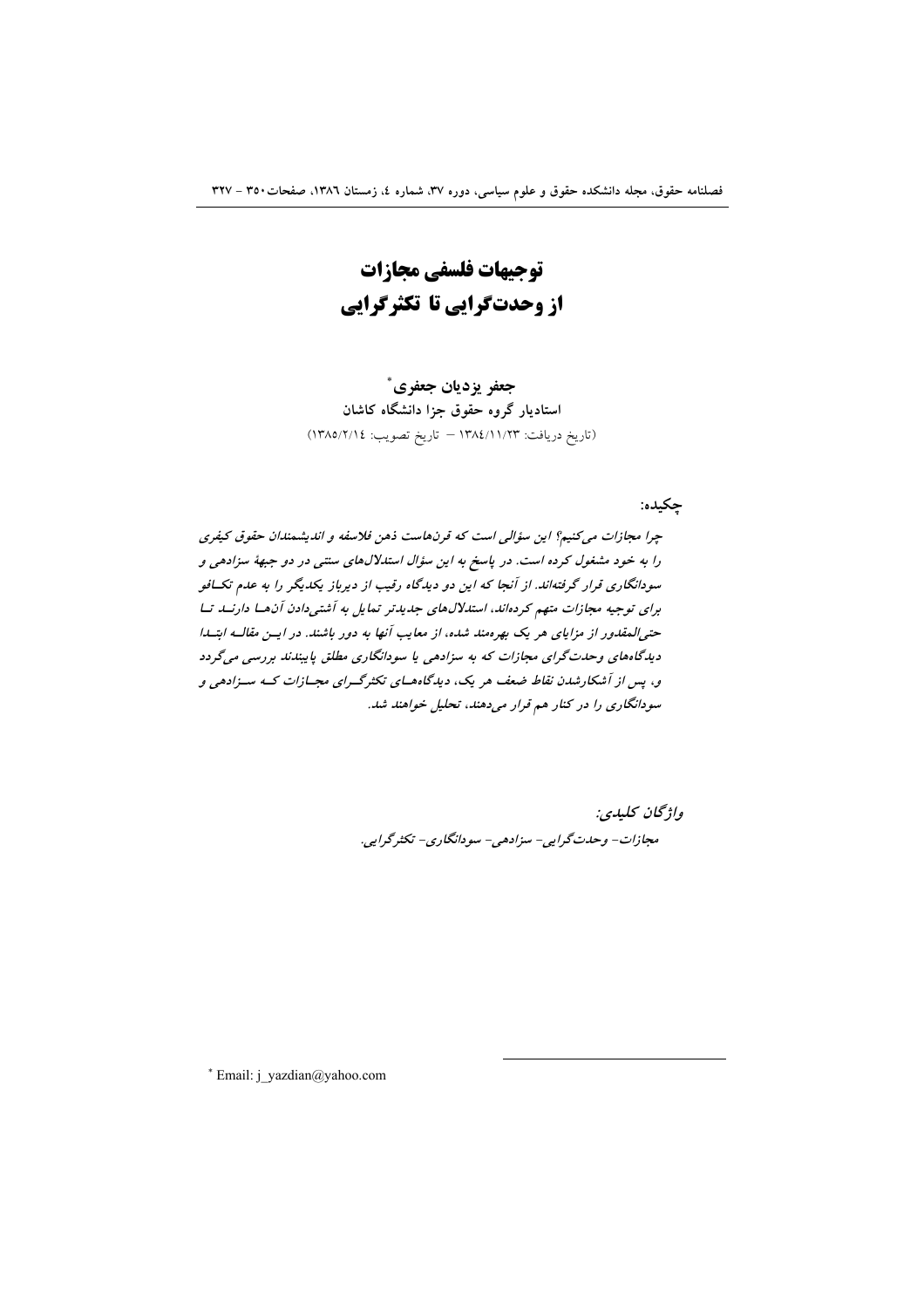#### مقدمه

در مورد توجیه مجازات، دیدگاههای سنتی، نشأت گرفته از دو دیدگاه کلی در مورد معیـار صواب و خطا است؛ یکی دیدگاه وظیفهگرا و دیگری دیدگاه غایتگرا. براساس وظیفهگرایسی، عمل يا قاعدهاي اخلاقاً درست يا الزامي است كه في نفسه به دليل طبيعت خودش يــا واقعيــت دیگری که مربوط به آن است درست یا الزامی باشد. در مقابل، طبق نظریه غایـتگـرا تنهـا در صورتی عمل صواب است که خودش یا قاعدهای که تحت آن قرار می گیرد دست کم به اندازهٔ هر بدیل دیگری، غلبهٔ خیر بر شر را ایجاد کند یا احتمالاً ایجاد کند یا مقـصود ایــن باشــد کــه ایجاد کند و تنها در صورتی عمل خطاست که چنین نکند (فرانکنا، ۱۳۸۳، ص۵). در حوزهٔ فلـسفه مجازات عدهای که وظیفهگرا هستند، مجازات را بر مبنای **سزادهی** توجیه می کنند و عدهای که غایتگرا هستند، توجیه مجازات را بر مبنـای **سـودانگاری** مـیداننـد. از آنجـا کـه هریـک از دیدگاههای فوق به تنهایی نمی تواند پاسخگوی ضرورتهای اخلاقبی یـا اجتمـاعی باشـد. اندیشمندان دیگری به دیدگاههای متکثر روی آوردهاند. در این دیدگاهها با قبول تزاحمات نوع مطلق هریک از رویکردهای سزاگونه یا فایدهگرا، با ایجاد مـلاکهـایی، بـه تقـدمبخـشی یـک رویکرد در مقابل رویکرد دیگر همت گماشتهاند. در این مقاله برآنیم پس از بیان برداشتهـا و قرائات مختلف از سزادهی و سودانگاری، انتقادات وارد بر هریک را ارزیابی کـرده، در نهایـت دیدگاههای متکثر را مورد تحلیل قرار میدهیم.

## ۱. سزادهی به واسطهٔ مجازات

سزا یا مکافات به معنای جبران گذشته، هم متضمن دادن پاداش برای اعمال خــوب و هــم حاوی تنبیه برای اعمال بد است. مجازات در ردیف تنبیه برای اعمـال بـد قـرار مـی گیـرد امـا ویژگی خاص کیفر اّن را از لحاظ فلسفی پیچیده میکند. درد و رنـج ذاتـبی مجـازات، چیــزی نیست که طبع انسانی در شرایط عادی خواهان آن باشد در حالیکه پاداشدادن چنین مشکلی ندارد (Cottingham,1989,P.762). اگرچه یاداش دادن نیز عملی ارادی و عمدی است و اعتقـاد پاداشدهنده را در مورد لياقت دريافتکننده آن به همراه دارد اما مجـازات بــه خــاطر ويژگــي رنج اَورش نیاز دارد تحت قاعده و قانون قرار گیرد. به همین خاطر است که هر کسی نمی تواند مجبازات كنيد اميا هي شخصي مي توانيد بيدون رعايت قاعيده و قيانون يباداش دهيد .(Walker, 1991, P.3)

سزادهی از طریق مجازات مطلب جدیدی نیست اما در دورههای مختلف، قرائات متفاوتی از أن ارائه شده است. برخی از این برداشت که البته قدمت بیشتری نیز دارند، عمدتاً استعارهای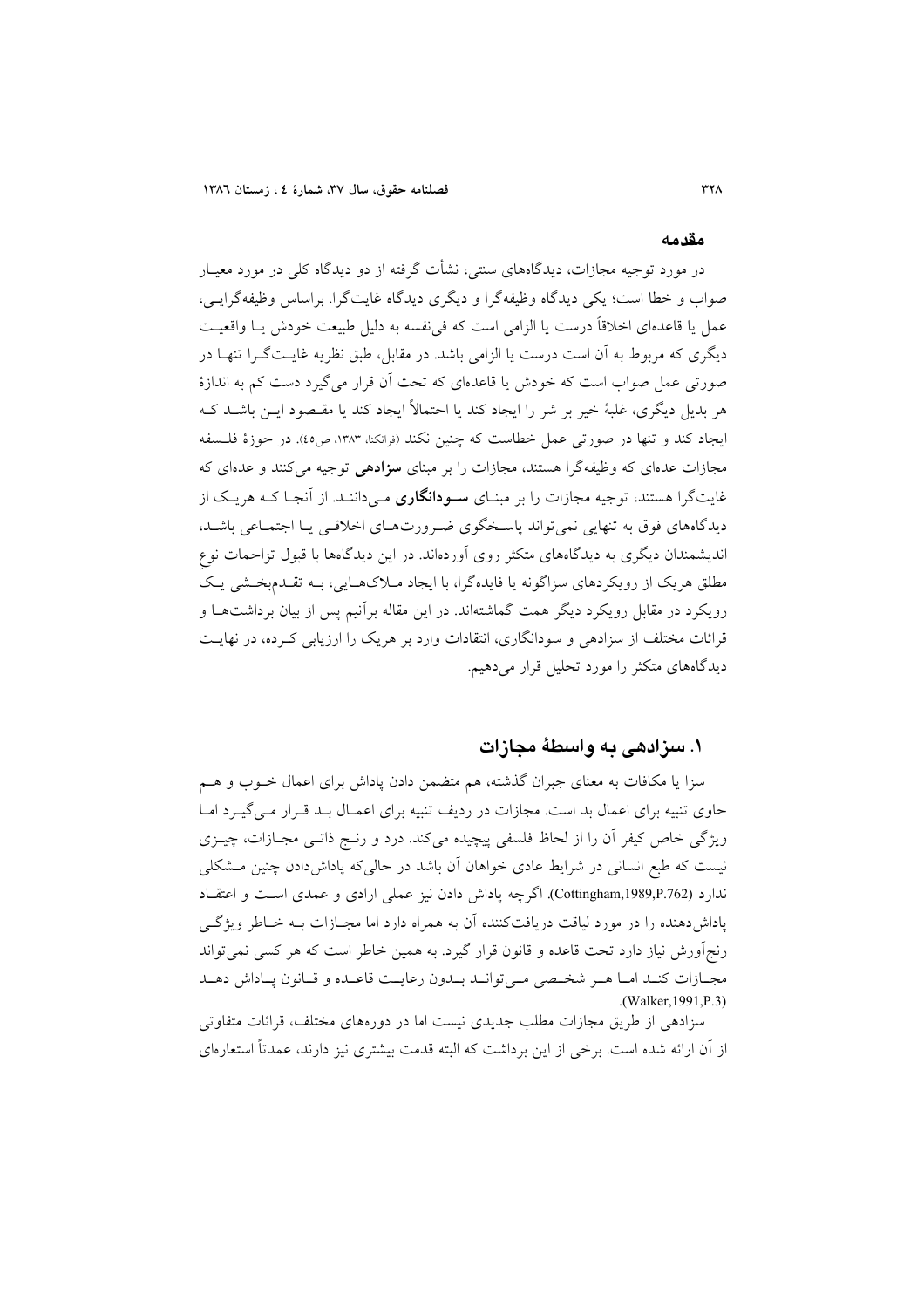و مابعدالطبیعی هستند و برخی دیگر که قدمت کمتری دارند سزادهی را مبتنـی بـر توجیهـات اجتماعی و روانشناختی کردهاند. همه این دیدگاههــا در یــک عنـصر مــشترک|نــد و آن مفهـوم استحقاق است بدینِ معنا که با مجازاتکردن، آنچه که حق مجرم است به وی داده می شود. بـر این اساس اولاً مجازات بر فرد مقصر تحمیل میشود؛ کسی که با ارادهٔ آزاد، مرتکب جرم شده است. ثانياً اين مجازات بايد با درجه استحقاق مجرم متناسب باشـد (Hart,1963,P.231). در ادامــه، انواع توجیهات سزاگونه مجازات را بررسی کرده، به نقد آن خواهیم پرداخت.

### الف. انواع توحيهات

## ۱. جبران یا ادای دین

طبق این برداشت، مجازات وظیفه ادای دین مجرم را بر عهـده دارد زیــرا وی بــا ارتکــاب جرم، خود را مديون ساخته و از اين جهت بدهكار است. ظاهراً اينجا از مفاهيم حقيقى بــدهي و طلب از حقوق خصوصی، معنایی استعارهای اخذ شده است. درست است که وقتی شخصی به دیگری خسارتی را وارد میکند با پرداخت بدهی آن را جبران مے کنـد یـا لااقـل از لحـاظ حقوقي جبران شده تلقي مي گردد، اما چگونه مي توان تصور نمود با مجـازاتشــدن مجـرم، از مجنی علیه یا جامعه رفع ضرر و زیان گردد؟ البته حس ارضایی که به بـزهدیــده در اثــر اجــرای مجازات دست میدهد، مفید است اما ارتباطی با سزادهی ندارد. تا آنجا که بـه قربـانی مربـوط می شود، مجازات شدن مجرم، خسارتی را از وی جبران نمی کند پس آسیب وارد شده به مجـرم نمي تواند جايگزين خسارت بزمديده گردد (Cottingham,1989,P.764).

استعارهای بودن مفهـوم جبـران در مـورد جامعـه حـادتر اسـت زيـرا ايـن فـرض كـه بـا مجازاتشدن مجرم، دین به جامعه پرداخت شود فرض مشکلی است. اگر قرار باشد از جامعه به خاطر چیزی جبران خسارت شود، آن چیز نقض آرامش و نظم عمومی است. درست است که وقتی مجرمین برای مدتی یا برای همیشه از جامعـه طـرد مـی شـوند، اعـضای آن احـساس امنیت بیشتری می کنند اما این مطلب نمی تواند تمام قلمرو حقوق کیف یی را پوشش دهـد. از طرفي بخشي از جرايم را جرايم ناقص تشكيل مي دهند. چگونه مي توان تلاش هاي بـي ثمـر را مجازات کنیم با این تحلیل که مجرم به جامعه آسیب رسانده و باید بـا مجـازات آن را جبــران کند؟ در اینجا مجرم شبیه کسی است که سعی در قرض گرفتن از دیگری نموده امـا موفـق بـه انجام آن نشده است. این شخص به کسی بدهکار نیست حال آنکه طبـق برداشـت اسـتعارهای فوق، سعي در ارتكاب جرم بايد به منزلة بدهكارشدن تلقى شود (Walker,1991,P.73).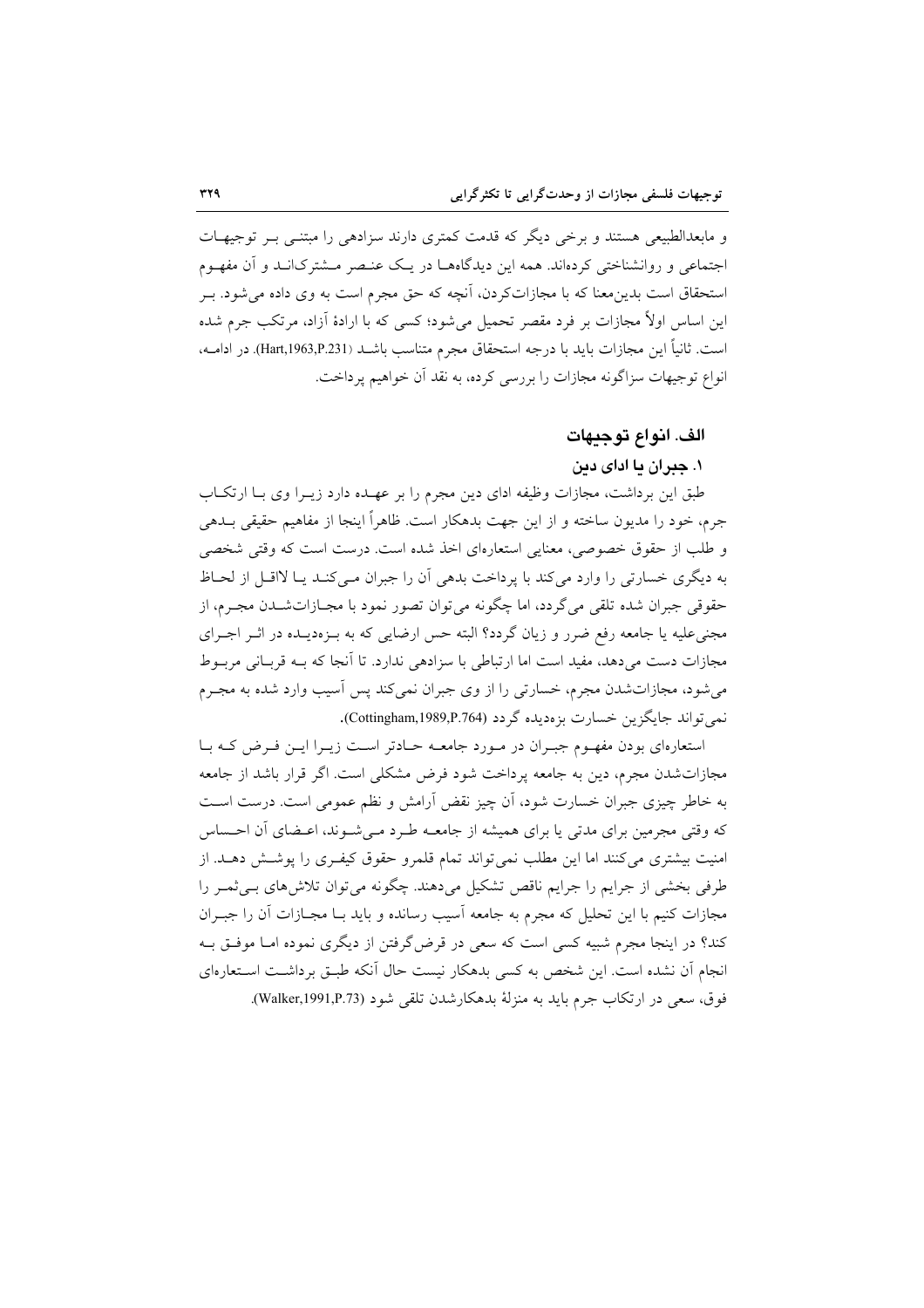#### ٢. الزام اخلاقي

**کانت** به عنوان یکی از وظیفهگرایان، تحلیل<sub>ی</sub> ماوراءالطبیعی از **امر اخلاقی** ارائه داده، از آن در مجازات مجرمین استفاده میکند. کانت عملی را اخلاقی میداند که صرفاً بـه حکـم وظیفـه انجام شده باشد و اعمالی را که با سائقه تمایلات صورت گرفته باشد، غیراخلاقی مـیدانــد. او برای تشخیص تکلیف فرد در وضعیتهای مختلف ملاکی را ارائه مے دهـد کـه براسـاس آن، شخص باید همواره چنان رفتار کند که گـویی راه و روش رفتـار او یـک قـانون کلـی و عـام مي شود. (پاپکين و استرول، ١٣٧٥، ص٥٥). در حوزه حقوق کيفري، نظريــه کانــت، اصــل قــصاص را تبیین می نماید زیرا فرد خطاکار با رفتـارش عـین آن را در مـورد خـود خواسـتار شـده اسـت (Lions,1995,P.318). از دید کانت، سزادهی به مجرم چنان تکلیفی است که هیچچیز نمی توانـد و نبايد مانع انجام أن گردد مثال معروف وي در مورد جزيرهٔ متروكه مؤيد اين مطلب است.

بر ديدگاه كانت نيز انتقاداتي وارد شده است؛ اولاً تمام وظايف را نمـي تـوان بــا محـك او تعیین کرد مثلاً در مورد وظیفهٔ کمک کردن به دیگران، می توان انسانی را تـصور نمـود کـه بـه لحاظ خوب بودن وضعش، خواهان عدم کمک به دیگران شود یعنی به نتایج اصلش بــه طــور عمومی عمل شود. اگر چنین فردی وجود داشته باشـد، محـک کانـت بـرای وظیفـه دانــستن نیکخواهی کافی نیست (فرانکنا، ۱۳۸۳، ص۸۱). ثانیاً اگرچه کانت انگیــزه را مــلاک مــی،دانــد و نــه نتیجه، اما زمانی که به قاعده کلی و امر مطلق اشاره میکند به طور ضمنی به نتایج عمل توجـه می نماید. مثلاً اینکه نباید دروغ گفت چون دیگران نیز مقابله بــه مثــل مــیکننــد و دروغگــوئی تبدیل به یک قانون کلی میشود به خاطر نتایج بد دروغگویی فراگیر منـع مـی شـود. ثالثـاً امـر مطلق بدون استثناء نمي توان يافت فرضـاً دروغگـويي مـصلحتآميـز اسـتثنايي بـر ممنوعيـت دروغگویی است در حالی که کانت بر امر مطلق اصرار دارد. (بایکین و استرول،۱۳۷۵، صص ۵۳ و ٥٤)

#### ٣. الغاء يا محو جرم

استعارهای ترین توجیه مجازات این است که بگوییم مجازات، جرم را الغاء مـی کنـد یعنـی وقتی مجرمین مجازات می شوند مثل آن است که اصلاً جرمـی اتفـاق نیفتـاده اسـت. هگــل از چنین منظری به مجازات می نگرد. به عقیدهٔ وی مجازات موجـب زوال خطـایی اسـت کــه در صورت عدم اعمال، همچنان باقی میماند و با واردآوردن آسیب مجازات به مجرم، جرم حذف می شود. به عقیدهٔ هگل، آسیبی که در اثر مجازات به مجرم وارد می شود نه تنها دادگرانــه بلکــه حقی برای مجرم محسوب می شود. (هگل، ۱۳۷۸،ص۱۳۳). هگل نیز مانند کانت یک مکافات گـرای واقعي است زيرا معتقد است وقتي جرم واقع شد نه تنها حق امحاي أن را داريم بلكه موظف به انجام این کار هستیم. (Primoratz,1989,P.73).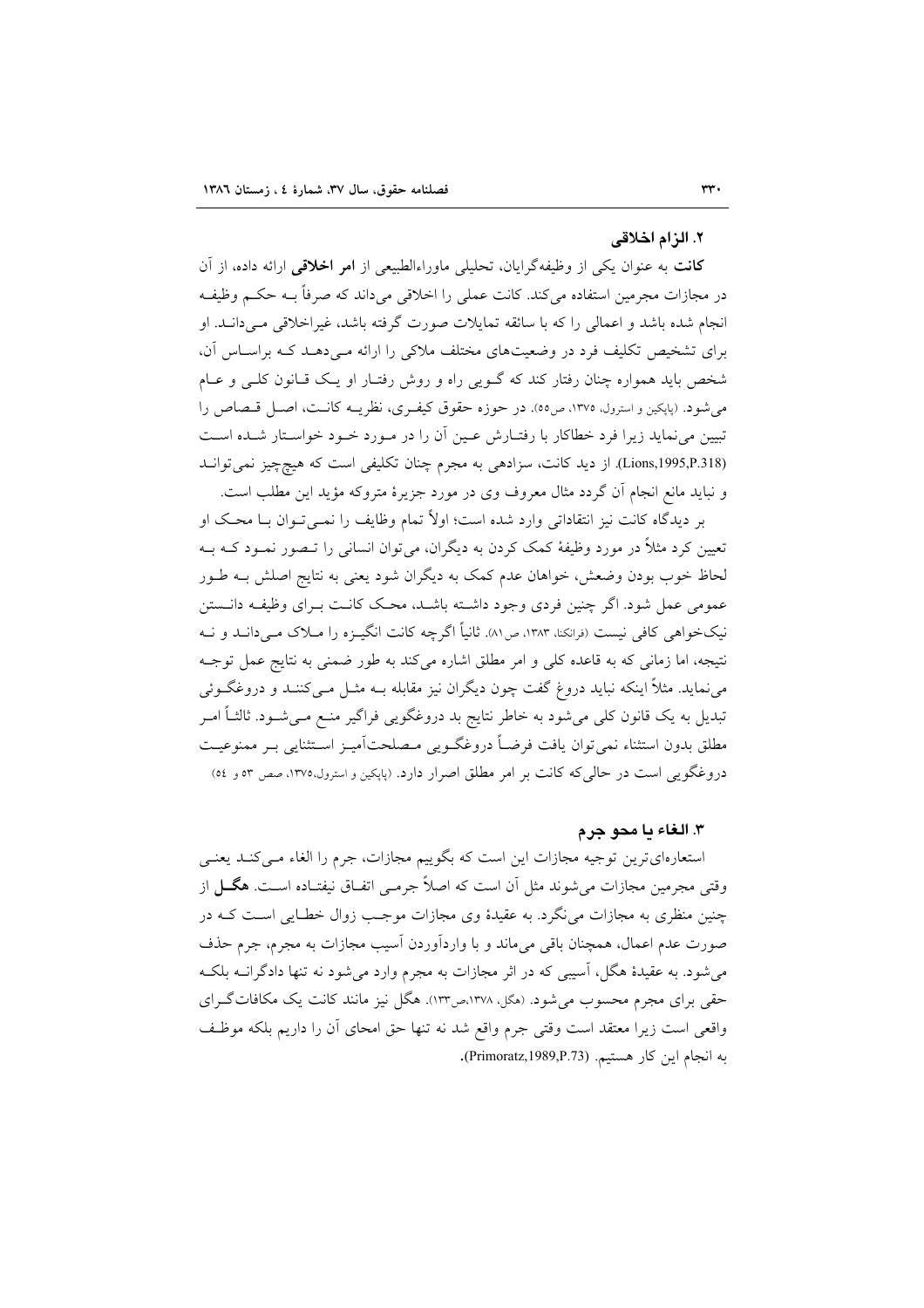سؤال اینجاست که چگونه با اعمال مجازات بر مجرم، جرم محو می گردد؟ آیا چیزی را که در عالم خارج ایجاد شده می توان به مرحله پیش از وقیوع بازگردانید؟ هیر کس کیه تجربیهٔ بزهديدگي داشته باشد ميداند كه اين حرفي بي معناست. مي توان از قربانيان جرايم حتى المقدور جبران خسارت کرد اما بر فرض مثال کسی را که به وی تجاوز جنسی شده است نمی تـوان بـا اعمال مجازات بر مجرم به صورت فردي درآورد كـه بـه وي تجـاوز صـورت نگرفتـه اسـت. ممکن است گفته شود مقصود هگل آن بوده که تعهد به مجازاتکردن مجرمین، عملی است که کمک می کند تا مردم احساس کننـد جرمـی اتفـاق نیفتـاده اسـت. امـا مـشکل اینجاسـت کـه نادانترین افراد نیز می فهمند حتی با به دارآویختن قباتلین، شخص مقتـول زنـده نمـی شـود (Walker,1991,P.74) به علاوه چگونه می توان مجازات را حق مجرم دانست و ایـن چـه حقـی است كه صاحب أن امكان گريز از أن را نداشته و اصرار بر عـدم شناسـائي اش دارد؟ درسـت است که برخی از مجرمین خودشان را به پلیس معرفی میکنند و محکومینی هستند کـه بـرای عفو تقاضاي تجديدنظر نمى نمايند اما چند درصد مجرمين اينگونهاند؟ آيا براي قابــل پــذيرش بودن حقى لازم نيست نوع افراد صاحب آن، خواهان اجرايش باشند؟ (Primoratz,1989,P.98)

### ۴. تهذيب معنوي مجرم

طبق این برداشت از سـزادهی، مجـازات تنهـا راه رسـتگاری و نجـات مجـرم اسـت و بـا مجازات است كه مجرم مي توانـد بـه توفيــق و فــلاح برسـد (Pollock,1998,P.262). در چنـين برداشتی، مجازات در توبه دادن و اصلاح روحی و معنوی مجرم گناهکار مؤثر است. در واقع ایدههایی از این قبیل که ناظر بر تطهیر مجرم از گناه به واسطهٔ مجازات است تا حـدود زیـادی از اندیشههای مذهبی سرچشمه می گیرد. با این وجود ریشههای روانی این موضوع را نیز نباید فراموش کرد. افراد زیبادی هستند کبه انتظبار دارنید وقتبی کبار غلطبی انجبام مبی دهنید بیا مجازات شدن حالت تنش درونی خود را به آرامش تبدیل کنند (Clarkson and Keating,1998,  $.P.27$ 

این دیدگاه نیز مصون از انتقاد نیست زیرا مبتنی بر این فرض است کـه توبـه و اصـلاح از خود مجرم ناشی می شود و جامعه فقط باید فرصت جبران را برای مجرم فراهم آورد نه اینک از او بخواهد یا اصرار ورزد تا با مجازاتشدن اصلاح شود. چنانچه از این زاویه به نظام فعلـی حقوق کیفری بنگریم، منزهشدن مجرم از تقصیرش امری الزامی و اجباری است و این در تضاد با مفهوم توبه است (Ibid,P.28). از طرفی در مواردی که مجرم بر صحت اخلاقی عملش تأکیـد دارد این توجیه کارایی نخواهد داشت. مثلاً در مـورد مجرمینــی کـه بـا اعتقــاد بــه مــشروعیت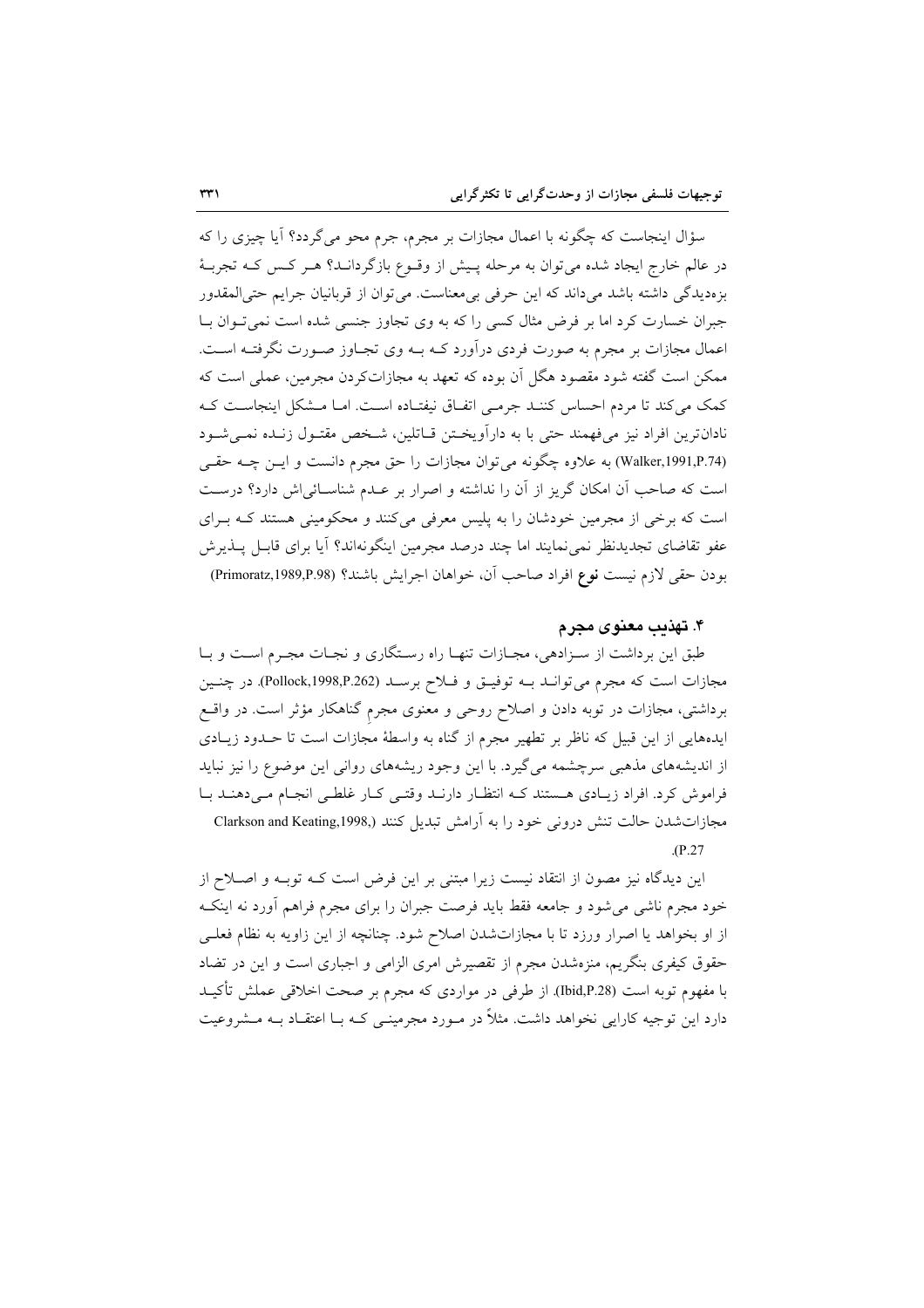عملشان مرتکب جرم می شوند ایدهٔ اصلاح معنوی محکوم به شکست است زیرا این مجـرمین را یا هیچ مجازاتی نمی توان توبه داد.

### ۵. اصلاح امتياز ناعادلانه

طبق این برداشت، سزادهی بـر ایـن پایـه اسـتوار اسـت کـه مجـرم بـا ارتکـاب جـرم، از محدودیتهایی که افراد قانونمدار جامعه، برای خود ایجاد کردهاند بهـرهمنـد شـده و بنـابراین امتیازی ناعادلانه را کسب کرده است. مجازات به عنوان عامل برقراری مجدد توازن محسوب می گردد یعنی با مجازاتکردن، امتیازی را که مجرم به ناحق تحصیل کرده از وی بازمی ستانیم. (Von Hirsch,1993,P.348). مدافعان چنین نظریهای موریس، مورفی و فینیس هستند.

این دیدگاه نیز واجد ایراداتی است زیرا رفتار قانونمدارانه، همیشه رفتاری شـاق و سـنگین نیست و جرم نیز همیشه امتیازآور نمی باشد. **داف** تعبیر دیگری از امتیاز می کند تا از این انتقـاد مصون باشد. به عقیده وی نفس خودداری از ارتکاب جرم به عنوان یـک محـدودیت، الزامـی است در نتیجه آزادی نامحدود، امتیازی است که مجرمین به واسطهٔ عدم محدودکردن خــود آن را به دست میآورند. این تحلیل نیز همیشه مقرون به واقع نیست. به عنوان مثال آیا خـودداری از ارتکاب قتل عمدی، محدودیتی را بر ما تحمیل میکند؟ حتـی در شـرایط آزادی مطلـق نیـز اغلب ما از ارتکاب این جرم نفعی به دست نمیآوریم. در چنین مـواردی محـدودیت دانــستن این ممنوعیتها مثل آن است که به ما گفته شود بهرغم میلتان از پرواز به کرهٔ مریخ ممنوعانــد. واقعیت أن است كه برخی الزامات اهمیت عملی برای مـردم ندارنـد ( Clarkson and Keating, 1998,P.33). این نظریه در مقام توزیع مجازات نیز مواجه با اشکالاتی است کـه تفـصیل آن در اين مقال نمي گنجد.

### ۶. ابلاغ پیام جامعه

بسیاری از طرفداران سزادهی از نوع پیــشرفته و جدیــد اَن معتقدنــد مجــازات، تــلاش در جهت ابلاغ پیامی به مجرم است و این پیام همان عدم تأیید رفتار خطاکارانــه از ســوی جامعــه است. جوهره اصلی این پیام را عنصر سرزنش تشکیل میدهد؛ نظریه انتقال پیام نه تنها مـدعی وجود عنصر سرزنش در مجازات است بلکه مدعی لزوم این عنصر در مجازات می باشـد. امـا چرا باید پیام سرزنش[میز جامعه توأم با درد و رنــج باشــد؟ علــت آن اســت کــه در برخــی از زمینههای اجتماعی صرفاً نمیٍتوان با ادای کلمات و نصیحت، پیام سرزنش را منتقل کرد بلکـه نیاز به رفتار شدیدتری است.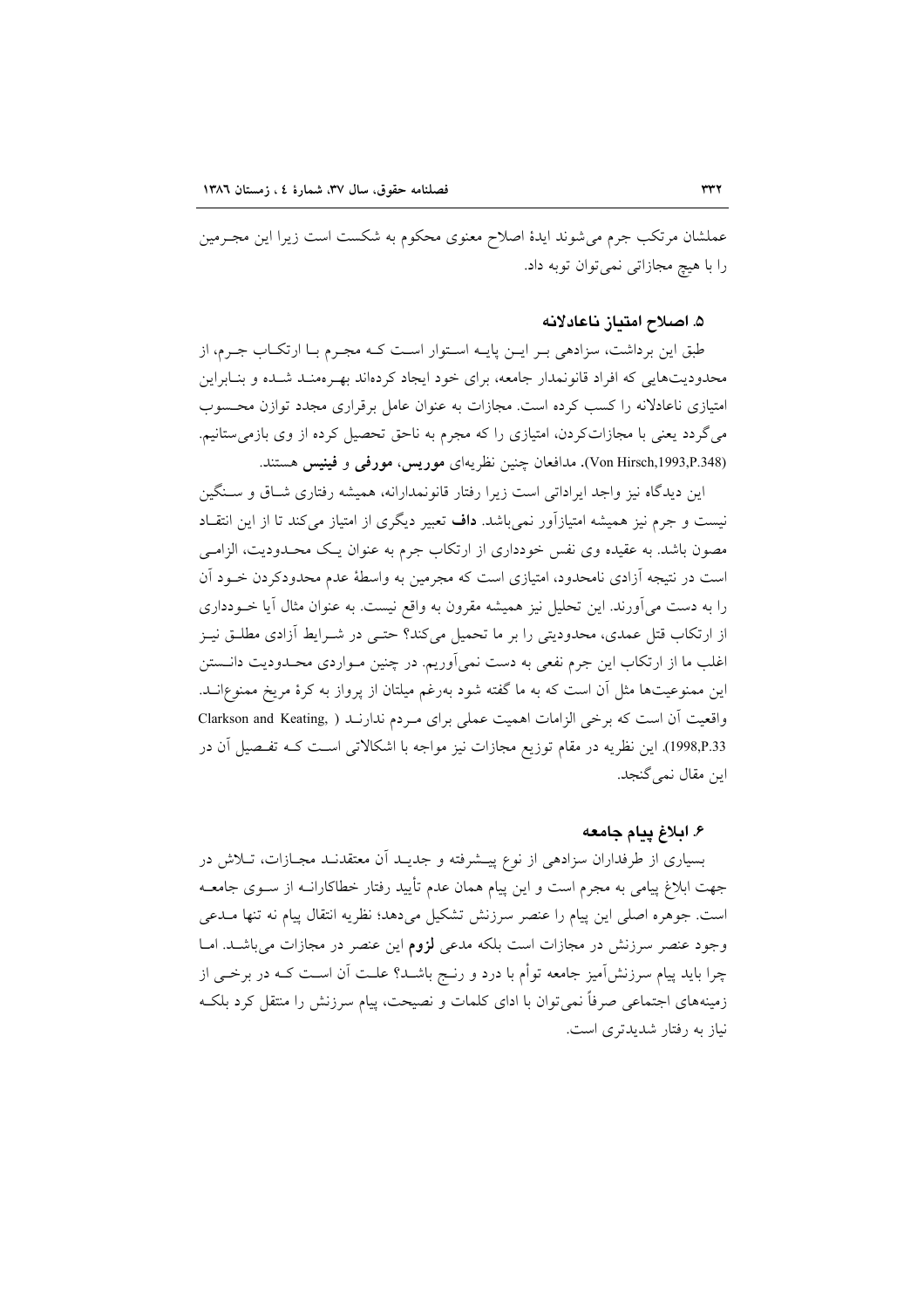مشابه این نظریه در دیدگاههای فایدهگرایانه مجازات مطرح شده است و آن دیدگاه تعلیم و تربیت اخلاقی است. مطابق دیدگاه اخیر، سرزنش نوعی تعلیم به افرادی است که دارای عقل و منطق هستند. به عبارت دیگر با سرزنش کردن فرد، توجه او را به خطـابودن رفتـارش جلـب کرده و بدین وسیله امیدواریم تا در آینده محدودیت بیشتری را در رفتارش رعایت کند. چنـین برداشتی با مباحث سزادهی بی|رتباط است. پس اگر بخواهیم نظریـه ابـلاغ پیـام را در ردیـف رویکردهای سزاگونه قرار دهیم باید به سودانگاری آلوده نشده باشد. رابـرت نوزیـک در ایــن زمینه می نویسد: انسان خاطی در اثر ارتکاب جرم از ارزش های صحیح اجتماعی منفصل شـده است و با مجازات اتصال مجدد او را به این ارزش ها برقرار می کنیم. در اینجا لازم نیست ایـن اتصال اثر مفید دیگری داشته باشد. کافی است مجرم پیام را بفهمد اما لازم نیست آنچــه را کــه گفته شده بیذیر د. (Walker,1991,P.80).

نظریه انتقال پیام نیز در خــور انتقــاداتی اســت. یکــی اینکــه فــرض ایــن نظریــه در مــورد خطاکارانه بودن رفتار مجرمانه همیشه صادق نیست. بسیاری از جرایم مبتنی بر خطای اخلاقی نیستند تا عمل را در خور سرزنش کنند. دیگر اینکه اگرچه در برخمی از رفتارهـای اجتمـاعی، لازمهٔ سرزنش مجرم استفاده از ابزارهای رنجآور است، اما وقتی صحبت از ضـمانت اجراهــای شدید کیفری می شود همیشه برای آن نیست که به مجرم کمک کند تا بر جنبه اخلاقی عملـش تمرکز بیشتری داشته باشد. واقعیت آن است که ضمانتاجراهای شدید کیفری بیـشتر از آنکـه مبتنی بر عنصر نکوهش باشند بر هدف بازدارندگی استوارند (Von Hirsch,1993,p.359)

### ۷. بیان احساسات روانشناختی

از دیگر توجیهات ارائه شده پیرامون سزادهی ابتنای آن بـر احـساسات روانــشناختی بــشر است. احساساتی چون ترس، عصبانیت، سنگدلی و سادیسم، رشک و حسد و غیره. به عنـوان مثال استدلال می شود که وضعیت ما در مقابل مجرمین موضع تـرس و ضـعف اسـت و چـون نمی توانیم به خاطر ناتوانی مان مستقیماً با آنها مقابله کنیم زمانی که آنهـا قدرتـشان را از دسـت میدهند ترس سرکوبشده خود را به واسطه انتقام از مجرمین اظهار میکنیم. همـینطور در مواردي كه از مجازات شدن مجرمين و ديدن صحنهٔ مجـازات آنهـا لـذت مـي بـريم، احـساس سنگدلی ما توجیهگر مجازات است. در بسیاری از موارد نیز اتفاق می|فتد که چون مجـرمین را أزادتر از خودمان میدانیم نتیجتاً موقعیت آنها را بهتر از خودمان تلقـی مـیکنـیم. بـا مجــازات کردن مجرم می خواهیم خود را مسلط بر او نشان داده و بگـوئیم کـه مـا بهتـریم و ایــن یعنـی حسادت به موقعیت مجرمین (Moor,1997,p.120)

توجیه فوق از این جهت که مجازات را مبتنی بر احساسات پست و دانی بشری کرده است مورد انتقاد و حمله قرار گرفته است. بــه اعتقــاد منتقــدین، ایــن ایــده، آرزوی دیرینــهٔ انتقــام و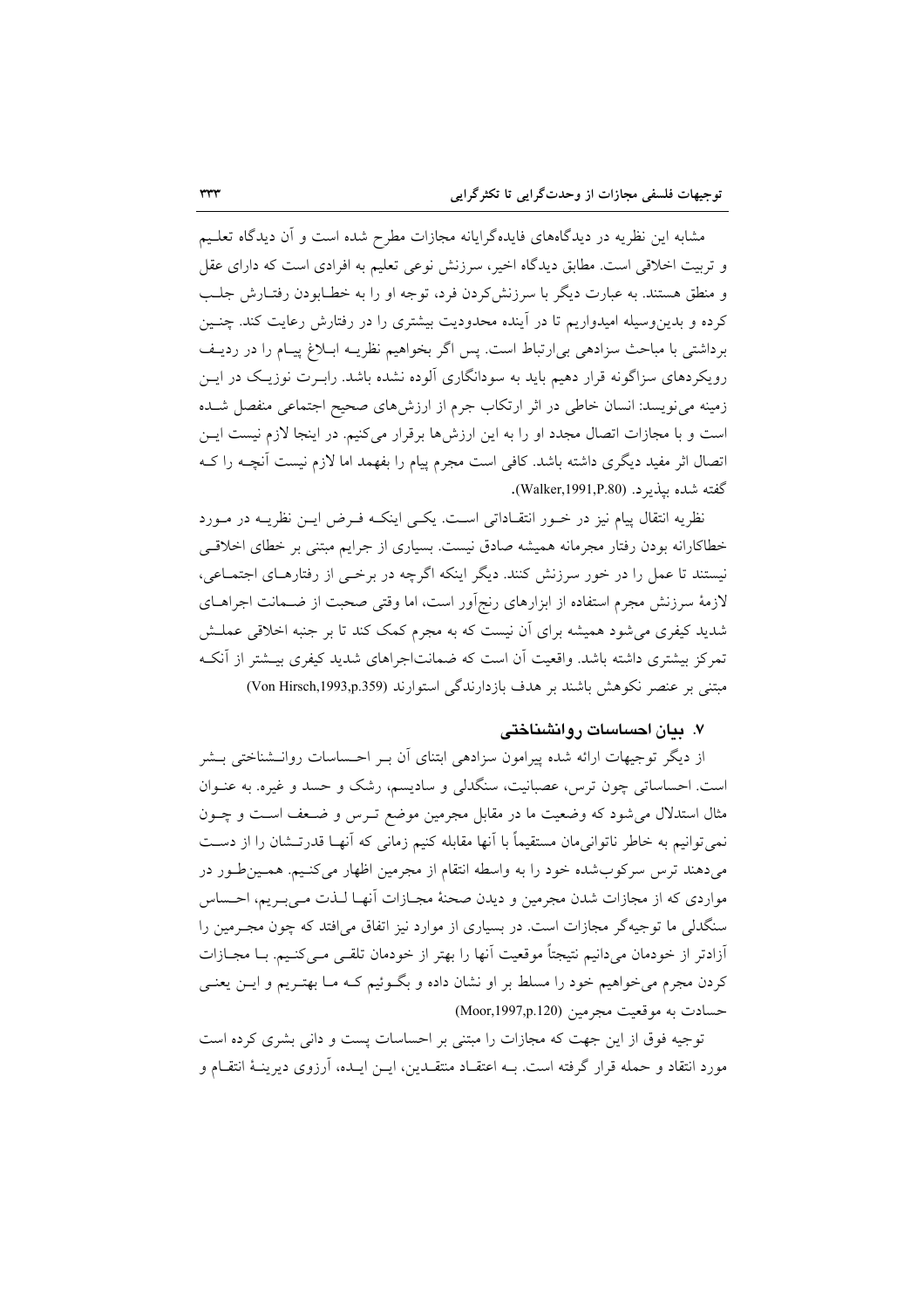کینهجویی بشری را در لباس فلسفی آراسته است حال آنکه یک تئوری پیــشرفته کیفـری بایــد غرائز ما را تربيت كند نه ابنكه مهار را از آنها باز نمايد. (Tebbit,2000,p.169)

در مقابل مدافعین این نظریه استدلال مے نماینـد، حقیقـت یـک مطلـب، موضـوعی کـاملاً مستقل از انگیزه عامل ایجاد آن است. اگر حقیقت امری خوبی باشد انگیـزه بــد مرتکــب آن را بد نمی کند و اگر حقیقت امری بد باشد انگیزه خوب مرتکب آن را خوب نمی کند. انتقام برای این ناپسند است چون هیچکس نباید در مورد خودش قضاوت کند. از آنجا کـه قربـانی جـرم، خونسردی لازم را در برخورد با مجرم ندارد، انتقـام توسـط خـودش مـذموم اسـت بـرخلاف مجازات که به علت اعمال از سوی مقامی غیر از زیاندیـده، امکــان رعایــت بــی طرفــی در آن وجود دارد (Primoratz,1989,p.83) به علاوه ريشة سزادهي هميشه احساسات پست نيست. نمونههای زیادی از مکافاتگرائی وجود دارد که پشتوانه آن احساسات عالی بشر است. مثـل احساس وظيفة ما در مراقبت از اخلاق عمومي يعني أنچه افـراد جامعــه را بــه يكــديگر ييونــد میدهد. این احساس که نه تنها باید مراقب رفتار خودمان باشیم بلکه باید از رفتار دیگران نیـز مراقبت و نگهبانی کنیم. همچنین احساس تقصیر در موقعیت مشابه مـتهم مـیتوانــد احــساس خوب دیگری برای سزادهی باشد. اگر ما خود را در موقعیت مجرم قـرار دهـیم یعنـی تـصور كنيم كه ما همان جرم را انجام دادهايم آيا احساس مقصر بودن نداريم؟ به نظر مىرسـد مقـصر تلقی کردن خود در چنین وضعیتی تنها پاسخی است که یک موجود اخلاقی مـیتوانــد داشـته ىاشد. (Morr, 1997,pp. 144 – 147)

ظاهراً چنانچه احساس اخیر یعنی احساس تقصیر را مبنای سزادهی قــرار دهــیم تــا حــدود زیادی در امر توجیه آن موفق خواهیم بود. ممکن است گفته شود چــون همــه جــرایم جــرایم طبیعی نیستند چنین احساسی برای تمامی جرایم، وجود ندارد. برای شمول این نظریه بر تمامی قلمرو حقوق جزا شايد لازم باشد مفهوم تقصير را تقصير ناشى از نقض قواعد حقوقى بـدانيم این در واقع نوعی سزادهی قانونی(Legalistic retribution) است که ارتباط آن با منشأ احــساسی سزادهي قطع نشده باشد.

# ب. ارزیابی نظریه سزادهی

هر گونه سزادهی فارغ از نوع قرائت أن با انتقاداتی روبروست. این انتقادات به اصــول مــشترک سزادهی بر میگردد یکی لزوم مجازات مقصرین بدین.معنا که افراد مقـصر (کـسانی کـه در گذشـته مرتکب جرم شده و مسئولیت دارند) باید مجازات شوند و دیگری لزوم تناسـب مجــازات بــا جــرم بدینِ معنا که هنگام توزیع مجازات باید به عمل ناقض قانون و میزان اهمیت اَن توجه داشت.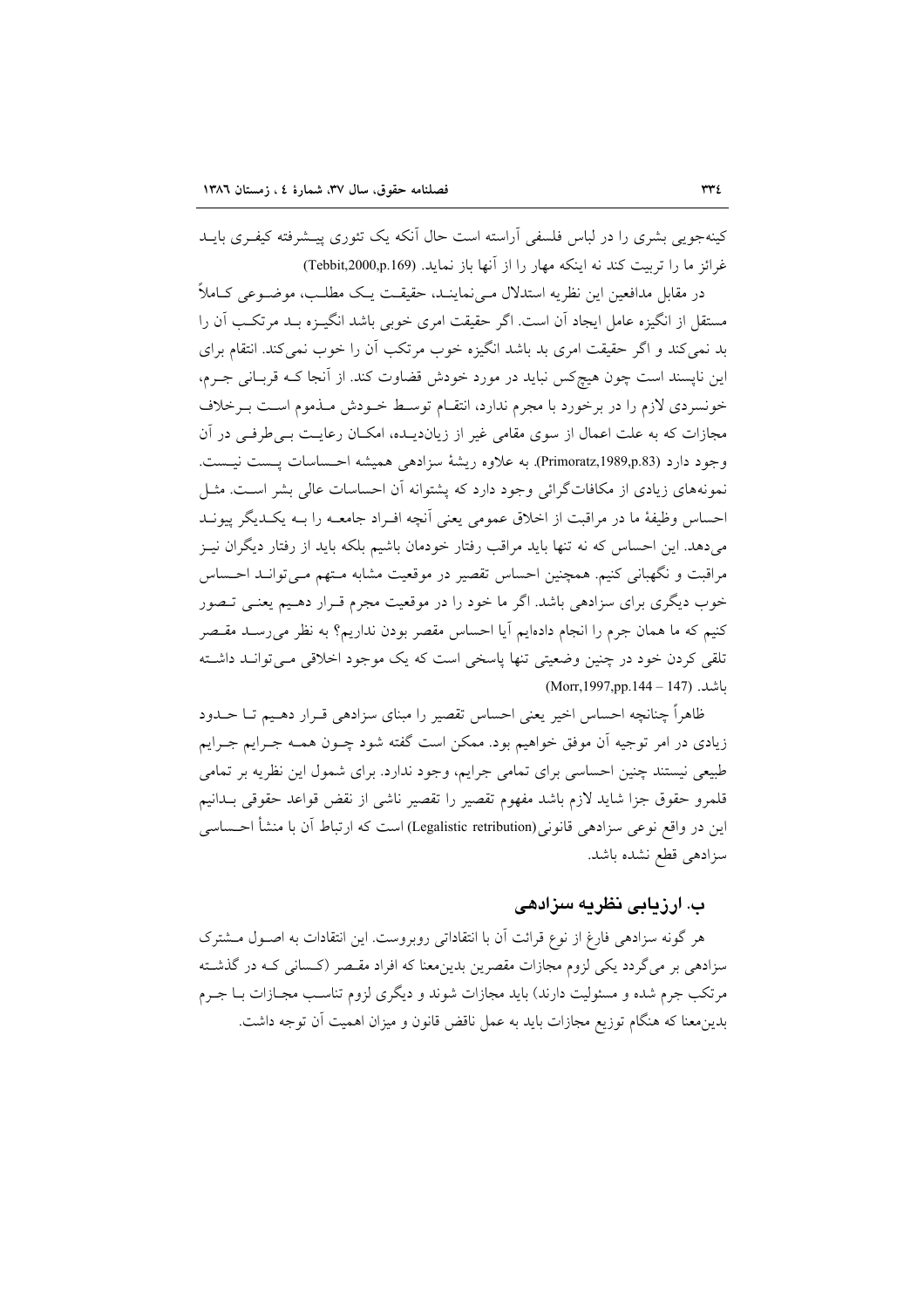### ۱. لزوم مجازات مقصر بن

اصل مجازات مقصرین دارای دو جنبه سلبی و ایجابی است. از جنبه سلبی این اصل به عنـوان یک محدودکننده عمل کرده و مانع از مجازات افراد غیر مقصر میگردد (Negative retribution) و از جهت ایجابی منجر به لزوم مجازات افراد مقصر میگردد. (Positive retribution) انتقاد بـه همین جنبهٔ ایجابی است زیرا با تکلیف تلقی کردن مجازات افراد مقصر، جایی برای عفو بـاقی نمی ماند. اگر مجازات کردن یک وظیفه باشد چگونه می توان مجرم را مورد عفو قـرار داد و بــا این وجود مدعی شد در ایفای وظیفه مجازات قصوری رخ نداده است؟

واقعیت آن است که طرفداران سزادهی برای رفع این انتقـاد بایـد دسـت از نــوع مطلــق و افراطی آن برداشته و به جای اینکه مجازات کردن مجرم را وظیفه بدانند؛ بر حق مجازات کردن تکیه کنند. استحقاق تنها شرط لازم برای مجازات کردن است اما شرط کافی نمی تواند باشد. به عبارت دیگر وظیفه اجرای عدالت همانگونه که در تعارض بــا ســایر وظــایف عمومــاً حــاکم می شود در برخی موارد نیز به واسطه سایر وظایف تحت تــأثیر قــرار مــی گیــرد بنــابراین بایــد هزینههای اعمال عدالت مطلق را در برخورد با سایر اهداف مجازات در نظر گرفت. کمتـر کـسی معتقد است که وظیفه مجازات کردن کسانی که مـستحقق آن هـستند. چنـان قــوی باشــد کــه بــه كارگيري تمامي منابع اجتماعي را در بـه جـاي آوردن آن لازم بـدارد (Alexander,2002,p.817) مکافاتگرایی از نوع کانتی آن است که راهی برای عفو و بخشایش باقی نمی گذارد والا وظیفه مجازات کردن تنها در وهلهٔ اول یک وظیفه است. هیچ وظیفهٔ غیرقابل نقضی وجود نـدارد کـه به طور مطلق و همیشه ما را ملزم به مجازات کند بنابراین وقتی سایر عوامل اخلاقی، دلایلی را براي گذشت ارائه مي كند ممكن است اين ادله بر وظيفة ابتدايي ما فائق شود ( ,Harwood,1995  $(p.466)$ 

### ۲. لزوم تناسب مجازات با جرم

اگر بپذیریم که مجازات باید بر مبنای استحقاق باشد لازم اسـت بـر حـسب نـوع جـرایم، مجازاتهایی متناسب با شدت آنها داشته باشیم. مخالفین سزادهی معتقدنـد برقـراری تناسـب میان جرم و مجازات ممکن نبوده و غیرعملی است. استدلال این است که چون ضمیمه سـنتی سزادهی، قانون قصاص است، اجرای این اصل در برخی موارد با مشکل اخلاقی و در بسیاری موارد با مشکلی عملی رو به روست. آیا می توان مجرمی را که مرتکب لواط شده است مجبور کرد در مقام مجازات با او لواط شود؟ اخلاقیات مانع از اینگونه معامله به مثل است. از طرفی در برخی جرایم نمیتوان گفت برای اجرای اصل قصاص چه باید کرد؟ مثلاً در جرمـی چــون جعل يا هواپيما ربايي قانون قصاص چگونه قابل اعمال است؟ مدافعان سزادهي پاسخ ميدهند در چنین مواردی می بایست قصاص را خارج از معنای لغوی آن لحاظ کرد. این بدان معناست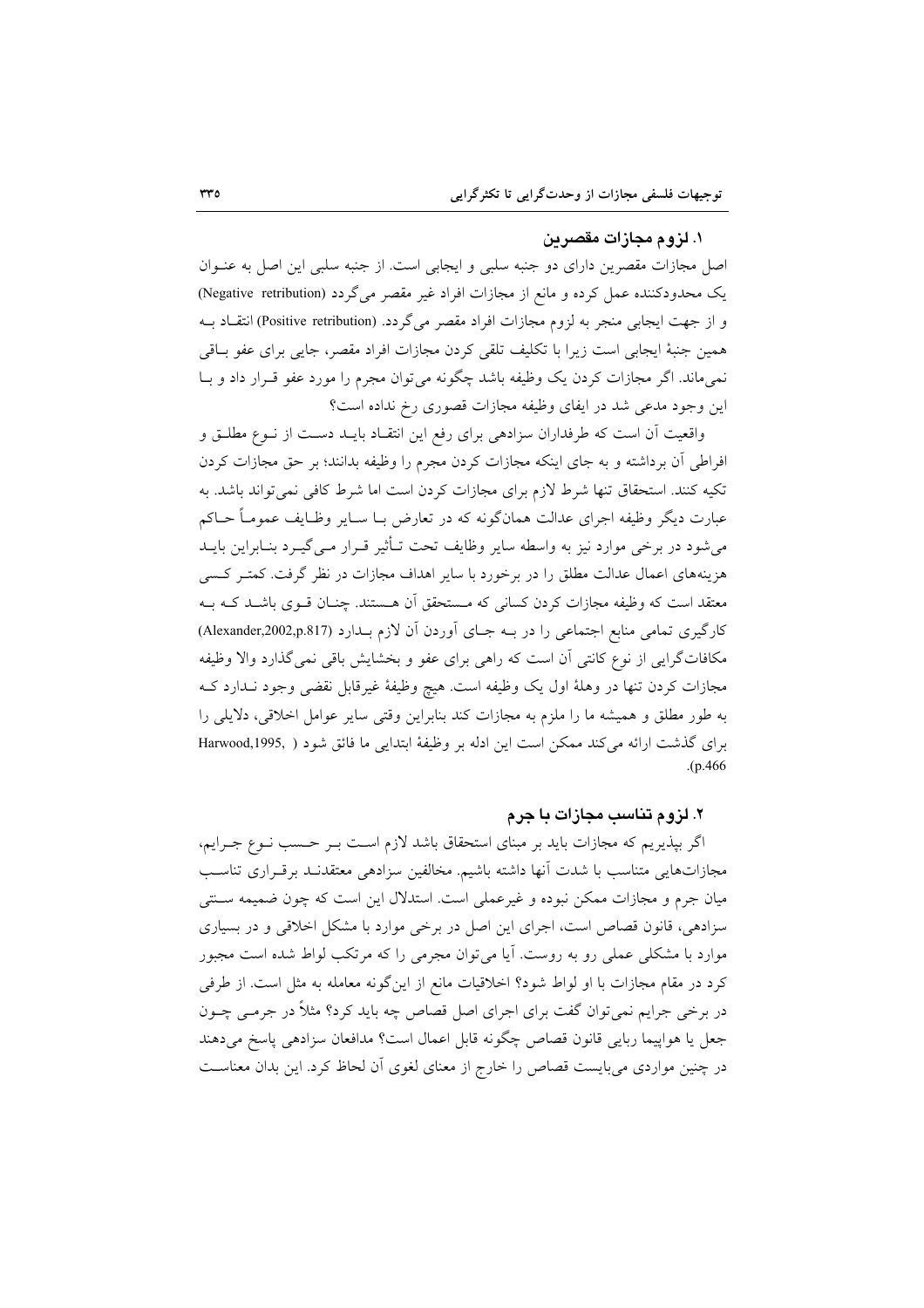که قصاص بر مبنای اثر آن تحلیل شود یعنی مجازات همان اثری را بر مجرم گذارد که جرم او بر قربانی گذاشته است. به قول هگل در این معنا صفت کلی آسیب مبلاک اسـت و نــه میــزان ویژهٔ شکل بیرونی ای که سزادهی باید به خود گیرد (مگل، ۱۳۷۸، ص۱۳۳). در اینجـا نیــز مخـالفین معتقدند اگر بنا باشد قانون قصاص در معنای لغوی آن کنار گذاشته شـود بایــد ابـزاری داشــته باشیم که با اَن بتوانیم شدت جرایم و مجازاتها را هم با یکدیگر و هم به طور مجرد ارزیــابی کنیم این در حالی است که کمیت دادن به جرم و مجازات برای تعیـین مقـدار دقیـق مجـازات متناسب با یک جرم میسر نیست زیرا با کنارگذاشتن قانون قصاص، منبع اخلاقی لازم را بـرای مرتبط ساختن کیفر با کردار از دست خواهیم داد.

به نظر می رسد در اینجا نیز ایراد در صورتی وارد است که به دنبال تناسب مطلـق جـرم و مجازات باشیم. آیا عدم امکان رعایت کامل تناسب باید باعث شود اصل آن را کنار بگذاریم یا اینکه باید همچنان به دنبال تناسب بوده و در عین حال محدودیتهای آن را بیذیریم؟ واقعیت آن است که غالب اعضای جامعه، اکثر جرایم را با شدت نسبتاً مشابهی درجهبندی مــیکننــد و این نشان می،دهد مبنا و اساسی برای ارزشهای مشترک وجود دارد. حتی در جوامع متکثر نیـز ارزشهای مشترکی وجود دارند. کار را باید از این ارزشهای مشترک شـروع کـرد و سـیس بسط داد (Ashworth,1993,p.380) والا هيچكس منكر اين سؤال نيست كه چرا براي فلان جـرم باید ۳ ماه حبس تعیین شود و نه ۲ ماه و ۲۹ روز؟ ما نباید این نوع دقت کامل را انتظار داشته باشيم.

## ۲. سو دانگار ی په واسطهٔ محاز ات

سودانگاری متأثر از این دیدگاه است که اعمال بشری باید بر اساس نتایج آن ارزیابی گردد. اولین قرائت نظامند سودانگاری توسط **بتنام** ارائه شد. به عقیده بنتام طبیعـت، انــسان را تحــت سيطرة دو خداوندگار قرار داده است: لذت و الم. بدين معنا كه همه به دنبـال افـزايش لـذت و كاهش المند. اين اصل نه تنها بر افراد بلكه بر رفتار دولت نيز حاكم است. وظيف دولت بـر اساس اصل فایده، ترویج خوشی در جامعــه اسـت وظیفــهای کــه بخــشی از آن را بــه واســطه مجازات انجام مي دهد. مجازات اگرچه ذاتاً شر است اما وقتي خوشي و لـذت بيــشتري ايجــاد كند قابل توجيه است. (Bentham,1995,p.286) از نظر بنتام نتيجهٔ مفيد مجـازات همـان كـاهش جر م است.

در مورد نحوهٔ رسیدن به هدف کاهش جرم، رویکردهای مختلفی در حقوق کیفری مطـرح شده است. برخی از آنها بر محوریت مجرم و برخی بر محوریت بزهدیدهاند. پس از تحلیل این رویکردها به نقد سودانگاری خواهیم پرداخت.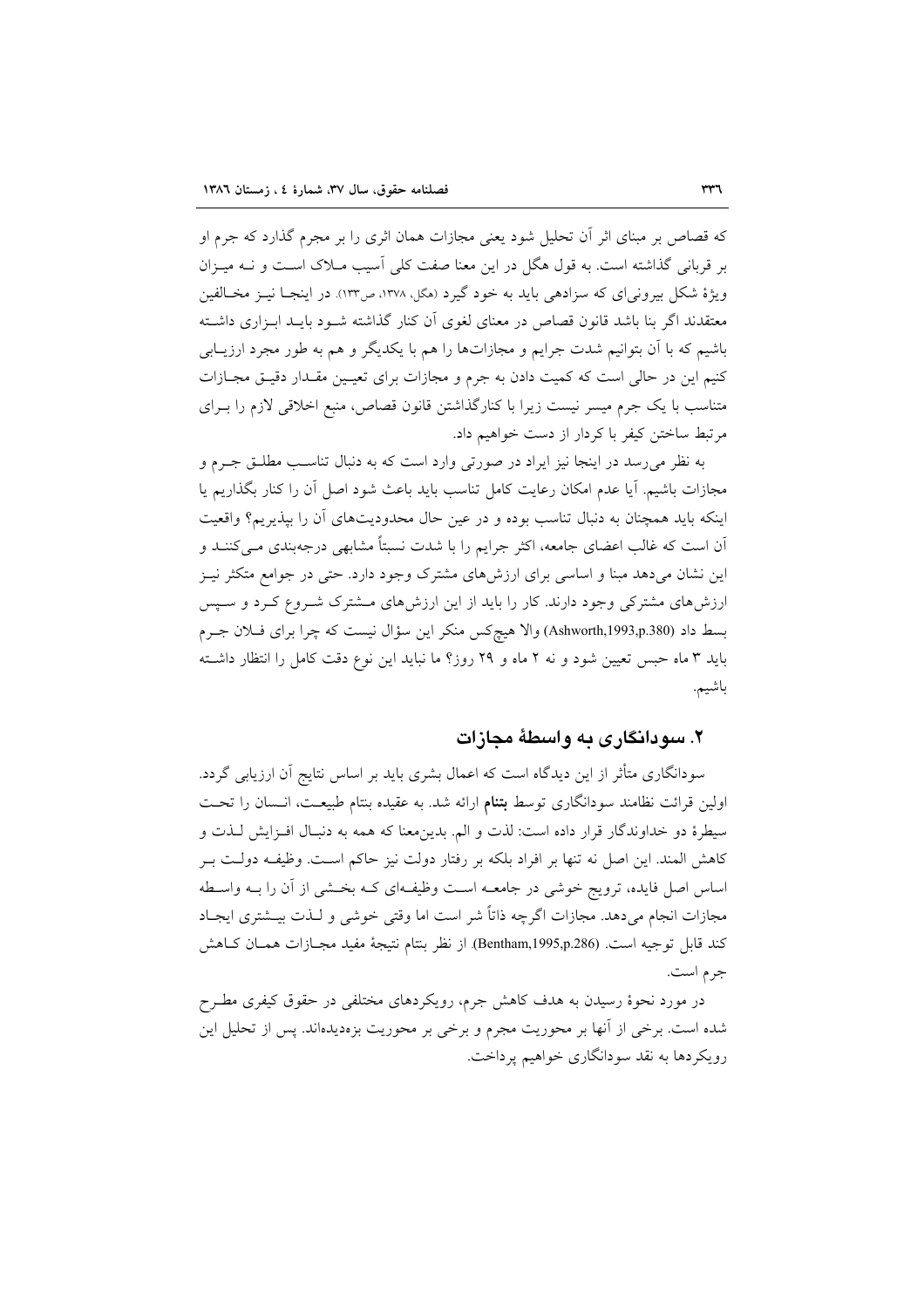## الف. انواع رويكردها

### ۱. بازدارندگی

بازدارندگی بر این فرض متکی است که بشر متجاوزی است که با کنترلهای بیرونی قابـل مهار است. زیرا انسان از اعمالی که نتایج محتمل آن را دوست ندارد (در اینجا نتیجـهٔ محتمـل همان مجازات است) اجتناب می کند. کارکرد ارعابی مجازات از لحاظ محدوده اشخاصی ک با آن مرعوب می شوند به سه دسته قابل تقسیم است: ۱. ارعاب فردی یا خاص:در اینجـا رنــج حاصل از اجرا یا تهدید به مجازات باعث میشود مجرم از ارتکاب مجدد جرم خودداری کند. در این معنا با مجرم بالفعلی رو به رو هستیم که از طریـق مجـازات مـیخـواهیم از بزهکـاری ثانویه او (تکرار جرم) جلوگیری کنیم. ۲. ارعاب جمعی یا عام: مقصود آن است کـه مجـازات علاوه بر مجرمبالفعل، سایر افراد جامعه را نیز که استعداد بزهکـاری دارنــد (مجـرمین بــالقوه) تحذیر می کند. زیرا انسانها قابلیت آن را دارند که خـود را در مقـام محکـوم تـصور کننـد. ۳. ارعاب تعليمي: وجود نهاد مجازات در طولاني مدت عادت به قانونِمداري و عدم نقض قانون را آموزش میدهد. در این معنا بر فرض مثال اگر بر حسب اتفاق سـارقی بـه خـاطر جــرمش مجازات نشود، عادت ما به سرقت نکردن برای مدتی تداوم می یابد و اگر موارد عدم مجـازات افزایش یابد کمکم دیدگاه اخلاقی ما در مـورد بـدبودن سـرقت افـت کـرده و نهایتـاً شکــسته می شود. اینجاست که هریک از ما ممکن است مرتکب سرقت شویم. بنابراین تهدید مجـازات نه تنها برای بازداشتن افرادی است که وسوسه به ارتکاب جرم می شوند بلکه برای بقای قواعد اجتماعی به عنوان مجموعهای از معیارهاست کـه بـهرغـم نقـض آن قواعـد توسـط دیگـران (مجرمین)، افراد را ملزم به تبعیت از آنها میکند. از این منظر و از طریق عادت توأم با تسرس میتوان رفتار افراد را به سمت اعمال مطلوب و منع از اعمال نامطلوب سوق داد. نمونه روشن این نوع از بازدارندگی، نظم تلقین شدهای است که در میان نظامیان وجود دارد.

نظریه بازدارندگی بهرغم قدمتی که دارد توانایی توجیه مجــازات همــه مجــرمین را نــدارد. پذیرش اثر ارعابی مجازات، ناشی از قبول انسان به عنوان موجودی حسابگر و منطقی است این در حالی است که برخی از مجرمین در زمان ارتکاب جرم یا فاقد قدرت حسابگری هستند و یا نوع حسابگری آنها با محاسبات قانونگذار متفاوت است. کسانی که در زمان ارتکاب جرم دارای برخی حالات روانی مثل ترس، خــشم زیــاد، تمـایلات جنــسی شــدید و غیــره هــستند. همین طور افرادی که ارتکاب جرم را نوعی هزینه اعمال خود میدانند، افرادی که به درست یـا غلط خود را تافتهٔ جدا بافته و مستثنى از قانون مى دانند و بالاخره شـهروندان قانونمـدارى كـه هرگز به فکر ارتکاب جرم نمی|فتند چه رسد به اینکه خطر مجـازات را ارزیــابی کننــد از ایــن نمونهها هستند. با این وجود گروه نسبتاً بزرگی از افراد معمولی هستند که در صـورت فقــدان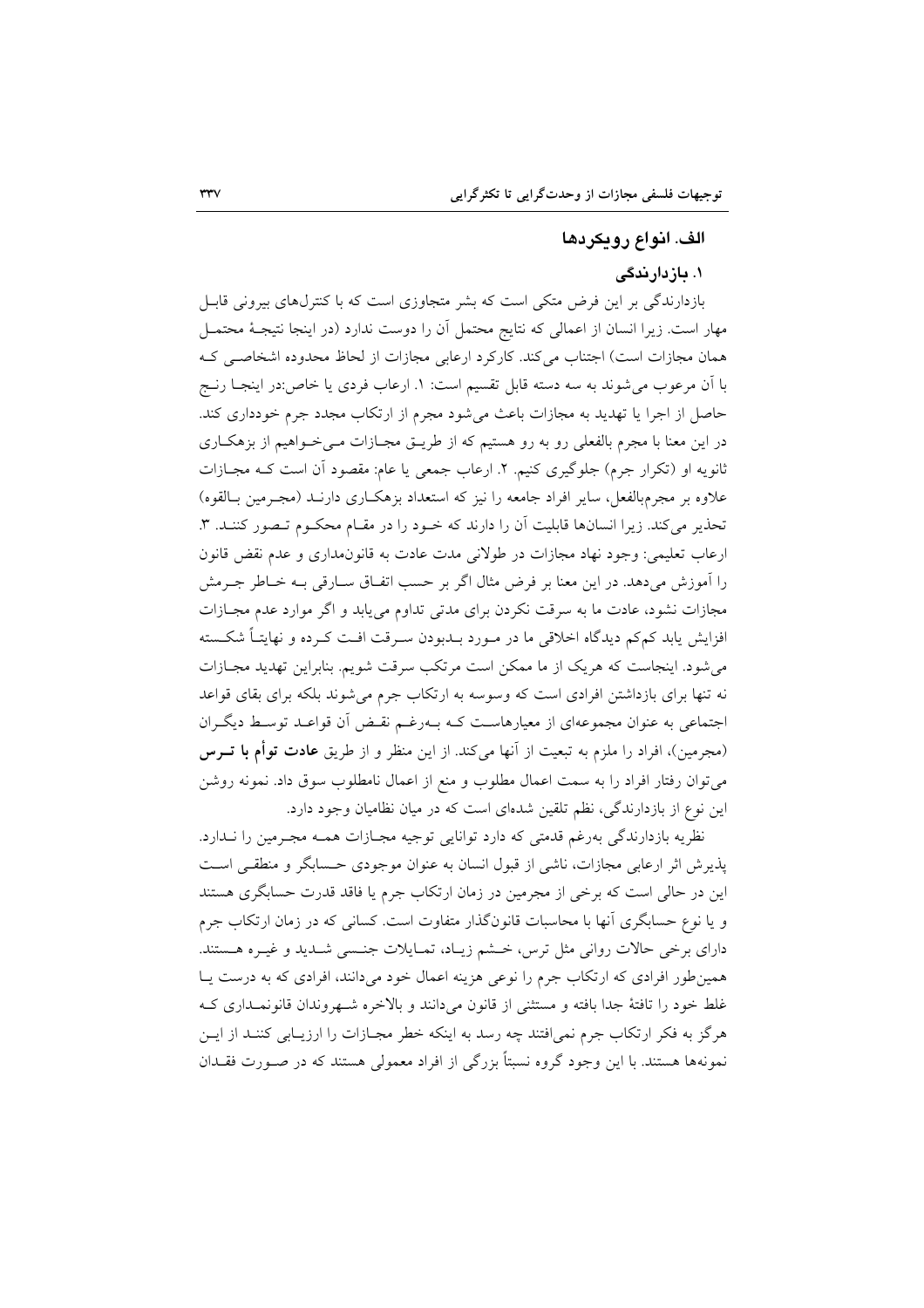مجازات، ممکن است برای ارتکـاب جـرم وسوســه شــوند (Cottingham,1989,p.770)بنــابراين نظر به بازدارندگی را باید با محدودیتهای آن در نظر گرفت.

#### ۲. اصلاح

اصلاح مفهومی بسیار پیچیده است به گونهای که امروزه هر نوع تقویت استعداد و توانایی در رعایت قانون را در بر میگیرد. روشهایی شامل ترغیب بـه حالـت پــشیمانی و نــدامت از ارتکاب جرم، شناخت تقصیر اخلاقی، افزایش آگاهی نسبت بـه انتظـارات و نیازهـای جامعـه، تدارک آموزش در معنای وسـیع آن، یـاددادن حرفـه و شـغل و بـالاخره معالجـات پزشـکی و روانپزشکی (Hart,1963,p.26). اصلاح چیزی است که به مجازات افزوده شده و آن را از صرف یک پاسخ کیفری فراتر می برد در حقیقت اصلاح ناظر بر نوع خاصی از نحـوهٔ اجـرا و اعمـال کیفر است. کارکرد مفید اصلاح از این طریق است که در اثر مجازات ارزشهای مجـرم تغییــر کرده و چون معتقد می شود ارتکاب جرم کار غلطی بوده است از تکرار آن در آینده خــودداری خواهد كرد. هدف، تضمين تطابق مجرم با هنجارهاي اجتماعي است نه از طريق ترساندن بلكه به واسطهٔ انگیزهٔ مثبت درونی بهگونهای که حتی بهرغم فقدان ترس از مجازات، از ارتکاب جرم يرهيز كند (Ten,1995,p.313).

با وجود جذابیتهای نظریهٔ اصلاح، در سالهای اخیر رواج خـود را از دسـت داده اسـت عمده دلایلی که مخالفین مطرح میکننـد عبـارت|نـد از: ۱. اطلاعـات مـا در مـورد اسـباب و موجبات جرایم اندک است بنابراین اطلاعات محدودی در مورد شیوهٔ تغییـر رفتـار مـردم و از بین بردن تمایل آنها به ارتکاب جرم در اختیار داریـم نتیجـه اینکـه تـلاش بـرای تطبیـق دادن مجازات با شخصیت مجرم محکوم به شکست است. (کلارکسون، ۱۳۷٤، ص ۲۵۱). ۲. روشهای اصلاحی عموماً موجب به کارگیری نظام مجازات رسانی نامعین گردیده است. روشی که اصل برابری در قبال قانون را زیر سؤال برده است. به عبارت دیگر مقـام مجـازاتکننـده بــه دنبـال نیازهای اَینده مجرم ناگزیر است مجازاتی را انتخاب کند که بهترین امکان تغییر در رفتار مجرم را فراهم کند و این امر منجر به اعمال مجازاتهایی با تفاوتهای فاحش برای مرتکین جـرایم مشابه مي گردد. ۳. برنامههاي اصلاحي موجب مداخلات زيـاده از حـد در زنـدگي خـصوصي افراد می گردد موضوعی که از سوی جریانهای لیبرال مورد انتقاد شدید قرار گرفته است. حـق متفاوت بودن مقتضى أن است كه نتوانيم ولو در قالب مجازات و با نيت خيرخواهانــه افــراد را مجبور کنیم تا نگرش خود را نسبت به ارزش ها تغییر دهند. هر کس حـق دارد آنگونــه رفتــار کند که می|ندیشید بنابراین چیزی بیشتر از مجازات را نباید بر مجـرم تحمیـل کـرد. ٤. معلــوم نیست از نظر اقتصادی نظریه اصلاح مورد پذیرش جامعه باشد. زیرا برای رسـیدن بـه اهــداف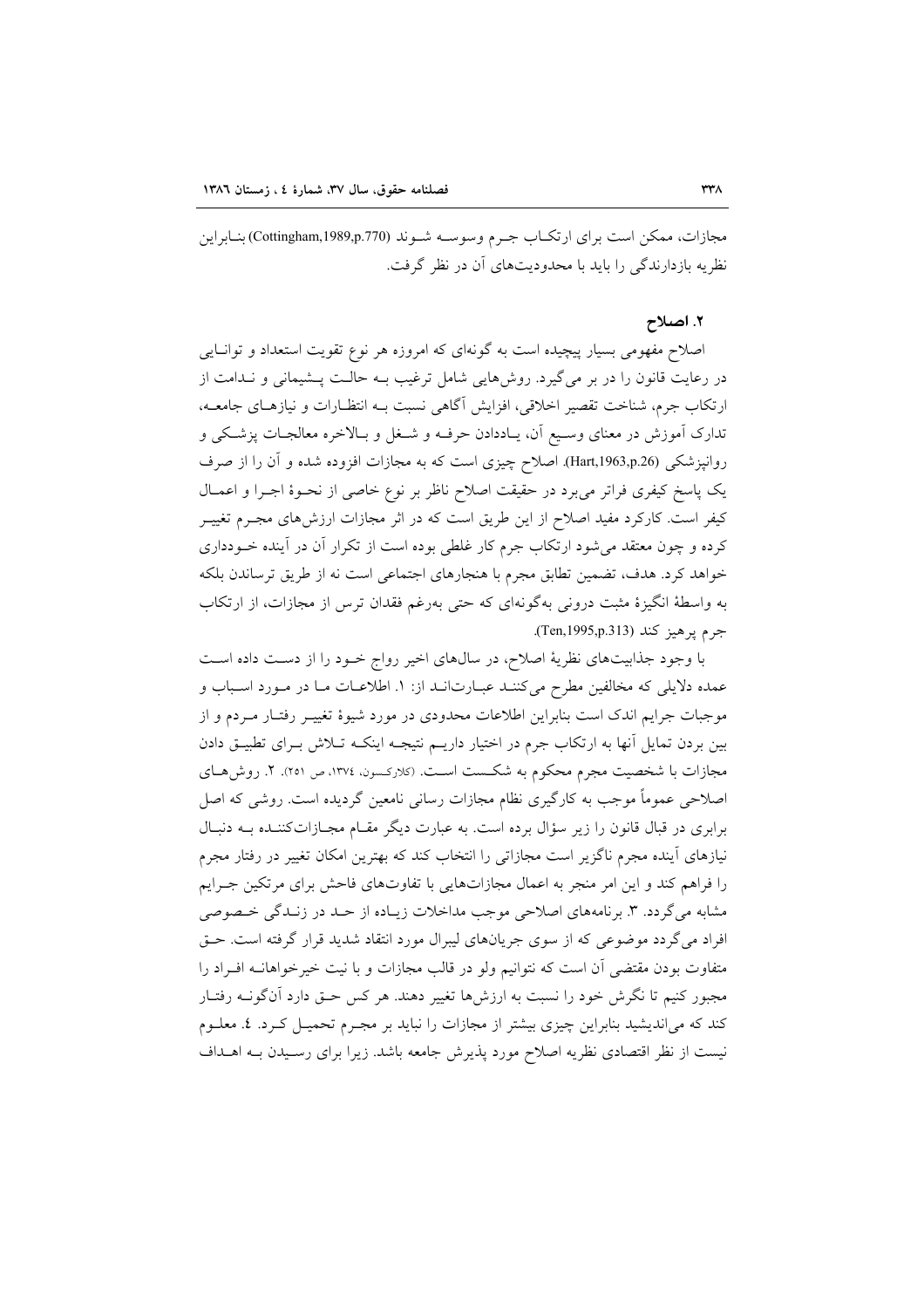اصلاحی باید به هر ابزاری که لازم است متوسل شد. تردیدی نیست کـه هزینـه فعلـی نظـام كيفري موجود، هزينهٔ بالايي است اما اين هزينه نمي تواند نامحدود باشد. آيا مردم حاضـرند در وضعیتی که اکثر شهروندان قانونمدار از امکانات درمانی و اصلاحی لازم محرومند اجازه دهند این امکانات بـه مجـرمین اختـصاص یابـد (Clarkson and keating,1998,p.51) طرفـداران ایـدهٔ اصلاح میبایست برای رفع این انتقادات محدودیتهایی را بپذیرند: ۱. نظریه اصـلاح تنهـا بـه عنوان هدفي جنبي در كنار ساير اهداف مجازاتها يذيرفته شود نه اينكه هدف اصلي مجازات تلقی شود (کلارکسون، ١٣٧٤، ص١٣٧ ٢. عملکرد اصلاحی نباید مبتنی بر حــدس و گـمــان و صــرفاً انگیزه خیرخواهانه باشد بلکه لازم است بر حقایق مکشوف بنا گردد. ۳. نباید قدرت بر زندگی مجرم موقع لحاظ كردن هدف اصلاحي بيش از زمان عدم لحاظ أن باشد. يک زنــدان بــان ولــو متخصص علوم اجتماعي باشد باز يک زندان بان است نتيجه اينکه اصـلاح بايــد واقعــاً آرزوي محکوم و به خواست خود وی باشد. ٤. به جهت بالا بودن هزینههای اصلاح و نیز محدودیت منابع، اگر قرار بر اولویتگذاری در برنامهها باشد به سختی می توان قائل شد که برنامه اصلاح مجرمین اولویت پیشگیری اولیه از طریق آموزش و پرورش، بهداشت، مسکن، اشتغال و … را تحتالشعاع قرار دهد. النهايه توجه بيشتر به مجرمين تنها تا اين حد قابل توجيه است كـه بـه عنوان جلوهای از عدالت توزیعی، محرومیتهای اجتماعی بیشتر مجرمین، مسلتزم تخصیص منابع بیشتر به آنها باشد.

#### ۳. ناتوان سازی

ناتوانسازی بدین معناست که از طریق مجازات، توان ارتکاب جـرم را از مجـرم گرفتــه و بدینِ وسیله بر میزان بزهکاری آینده او تأثیر گذاریم. ناتوانسازی عمدتاً بر پایــهٔ ایــن اســتدلال است که بازدارندگی یا اصلاح در مورد برخی از مجرمین کارگر نیست در این مـوارد تنهـا راه جامعه برای حمایت از خود ناتوان ساختن آنها از ارتکاب جرم است. از ایـن منظـر مجــازات اعدام نظیر ندارد چرا که با اجرای مجازات دیگر مجرمی وجود ندارد تا مرتکب جرم شود. امـا مجازات شایع تر در این زمینه، حبس است. با محبوس کردن محکوم مانع از ارتکاب بسیاری از جرایم توسط او می گردیم. نمونههای خفیفتر این نوع مجازات که مستلزم مداخله کمتـری در زندگی مجرم است ناظر بر محرومیت از اشتغال به حرف خاصی است که زمینه ارتکاب جـرم بو دماند.

ناتوان سازی گاهی مبتنی بر نوع جرم است و گاهی نوع مجرم. یعنی گاهی قانونگذار برای جرایم خاصی مجازاتی پیش بینی میکند که ماهیتاً ناتوانکننده است در اینجـا قــانونگــذار بــه وضعیت و خصوصیات فاعل کاری ندارد و سلب توان بزهکاری ناظر بر تمام مجرمینبی است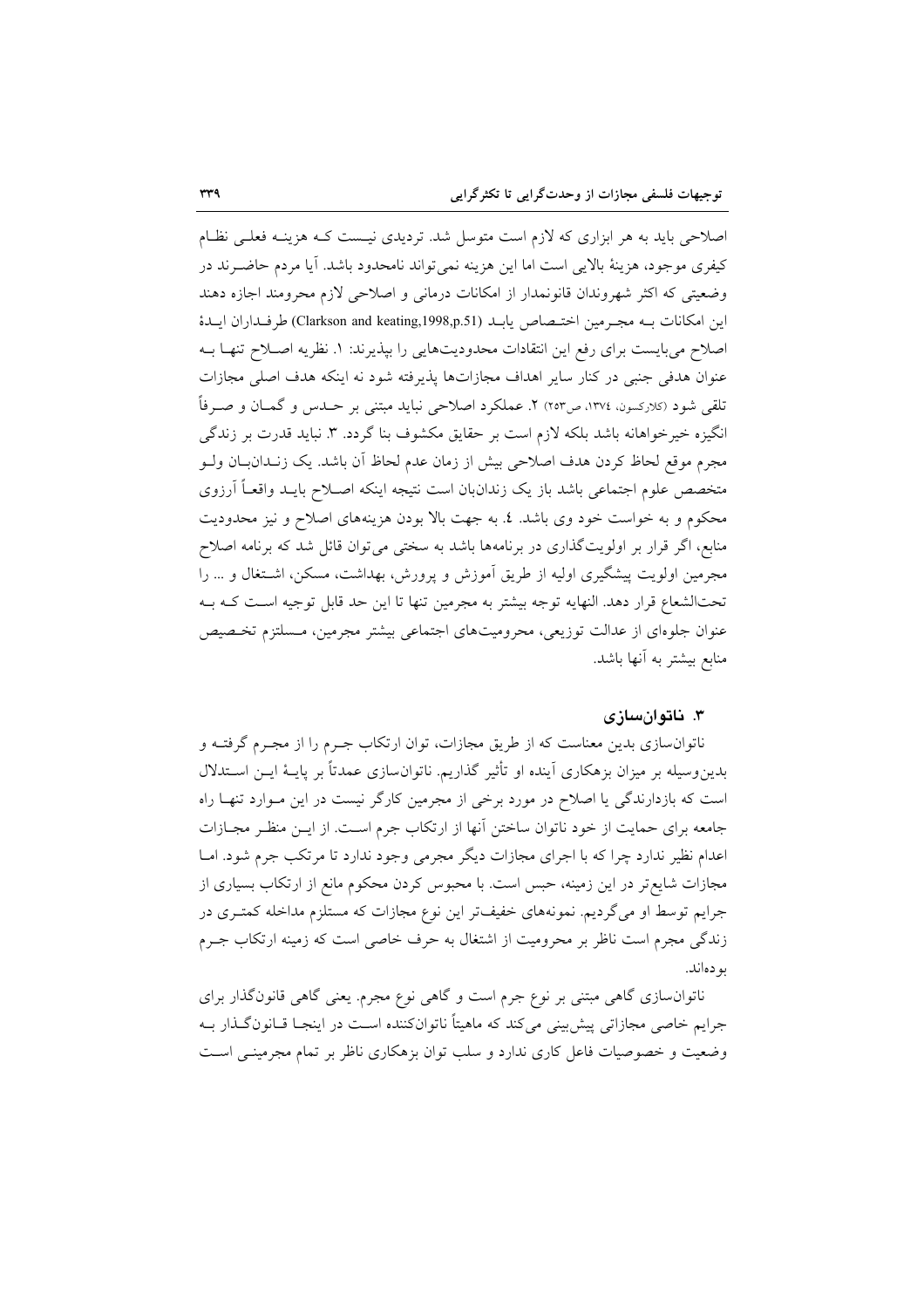که مرتکب آن جرم شدهاند. در مقابل گاهی آن دسته از بزهکاران که رفتار گذشتهٔشــان عــاملی برای پیش بینی رفتار آینده آنهاست با عنوان مجرمین خطرناک مشمول مجازاتی متفاوت با سایر مرتکین جرایم مشابه قرار می گیرند تا بدین وسیله حالت خطرناک آنها خنثی گـردد. بــه عنــوان مثال دوره حبس أنها طولانی تر از سایرین خواهد بود. در روش اخیر گروههای پرخطـر بـرای ناتوانسازی انتخاب می شوند تا با تداوم مجازات آنها، آمار بزهکاری کاهش پابد.

ناتوان سازی به ویژه از نوع انتخابی آن مورد انتقاد مخالفین قـرار گرفتــه اســت. مهــمتــرین انتقاد مربوط به قابليت پيش بيني خطرناكي است. اين پيش بيني ها متـضمن اشـتباهاتي در مـورد رفتار آینده محکوم هستند زیرا تعداد زیادی از افـرادی کـه خطرنـاک تـشخیص داده شــدهانــد مرتکب تکرار جرم نگردیدهاند. در خصوص جرایم توأم با خشونت، آمـار حکایـت از آن دارد که از هر سه نفری که در مورد آنها پیش بینی ارتکاب جرم شده بــود تنهــا یــک نفــر اقــدام بــه ارتکاب جرم نموده است. مخالفین معتقدند اصولاً خشونت، چیزی نیست که در افراد خاصبی به نام خطرناک، ذاتی باشد. خشونت واقعهای است که در وضعیتهای بحرانی خاصی، ممکن است اتفاق بيفتد يا اتفاق نيفتد. اينكه اتفاق بيفتد، گزارش بشود، مرتكـب آن دسـتگير بــشود و بالاخره مجازات گردد، همگی بستگی به عوامل تصادفی زیادی دارد که ورای کنتـرل مرتکـب است پس نه تنها تمایلات بزهکارانه بلکه تصمیمات سایر افراد مثل قربانی، شاهدان، پلـیس و قاضی نیز در تعیین اینکه عمل خشونتباری اتفاق بیفتد و در صـورت وقـوع در آمـار جنـائی لحاظ گر دد مؤثر است. (Von Hirsch,1995,p.422)

پیش بینی خطرناکی در مورد مجازات حبس ناتوانکننده حادتر است. این مجازاتها خــود در تشخیصهای اشتباه مؤثرند زیرا معیارهای پیش بینی عمدتاً متکی بر الگوهای رفتـار فـرد در گذشتهٔ نزدیک است. حبس خودش این الگوی رفتاری را تحریـف مـیکنـد مـثلاً اگـر حـبس موجب افزایش روحیه انزوا در محبوس گردد ممکـن اسـت ایـن امـر بـه عنـوان نـشانه عـدم خطرناکی شناخته شود بر عکس اگر حبس موجب افزایش روحیه پرخاشگری محبوس گـردد معلوم نيست اين روحيه تا چه وقت پس از آزادى ادامه پيدا كند.

مجازاتهای ناتوانکننده در معرض انتقاد دیگری نیز قرار دارند. اصولاً هـر نـوع مجــازات ناتوان ساز موارد تشخیص اشتباه را مخفی نگه داشته در حالی که در موارد عدم اعمال مجازات، اشتباهات را آشکار می سازد. وقتی فردی خطرناک تشخیص داده شد، به خاطر محبوس بودن فرصتی برای اثبات اینکه در صورت آزادی، مرتکب جرم نمی شد را ندارد در مقابل فـردی کـه اشتباهاً غیرخطرناک تشخیص داده شده به خاطر آزاد بودن، چنانچه مرتکب جرم بعــدی شــود مورد توجه جامعه قرار می گیرد. با وجـود چنـین عملکـردی تنهـا در مـورد آزادیهـای غلـط می توان به این مجازات استناد کرد. حتی در چنین فرایندی، جامعه مأمورین تـصمیمگیرنــده را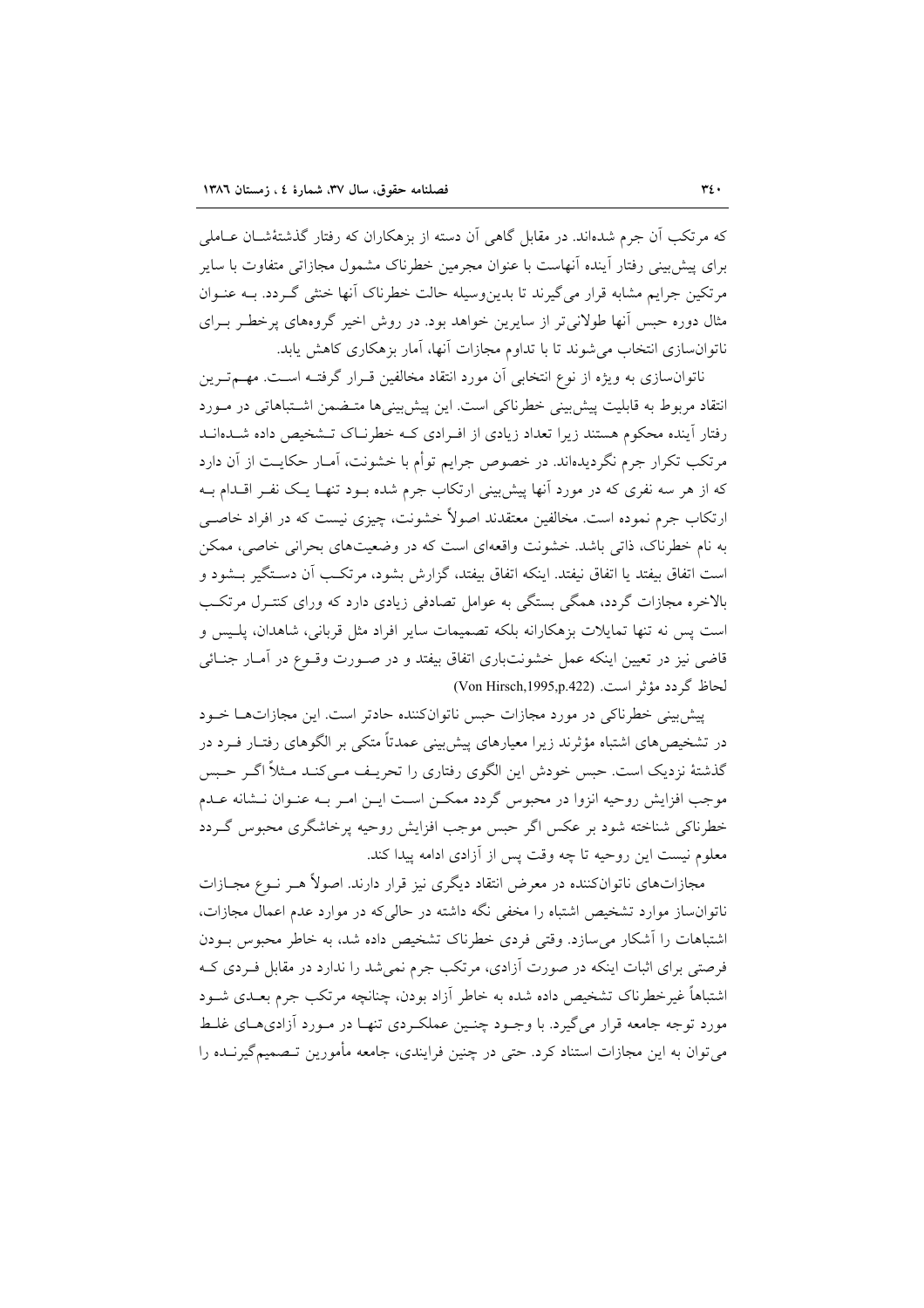مقصر می داند و این امر موجب می گردد مأمورین در مورد آزاد ک دن افـراد پرخطـر، ریــسک کمتری را نسبت به محبوس کردن افراد و بدون خطر تقبل کنند به عبارت دیگر بیشتر متماسل به حبس کردن باشند تا اَزاد کردن. (Ibid,p.247)

بحث در مورد مجازاتهای ناتوانساز مفـصل اسـت و انتقـادات بـه ايـن مـوارد خلاصـه می شود بنابراین توضیح بیشتر این مطلب را به وقت دیگری واگذار می کنیم.

## ۴. ارضاء زیان دیده

رضایت خاطری که در زیاندیده جرم (اعـم از قربـانی مـستقیم یـا سـایر افـراد قانونمـدار جامعه) ایجاد میشود از دیگر توجیهات سودگرایانه مجـازات اسـت. در ایـن معنـا هــر درد و رنجی که بر مجرم وارد می شود می تواند منبعی برای تسکین آلام زیاندیده باشد و از این طریق مانع انتقامهای خصوصی گردد. بنابراین حس ارضائی که در اینجا از آن صـحبت مـی شـود بــا حس تلافی و مقابله به مثلی که منشأ مکافاتگرایی است متفاوت است. در مکافاتگرایی اگـر قربانی جرم نسبت به مجازات مجرم بی تفاوت بوده یا حتی مخالف بــا آن باشــد بــاز مجــازات توجیه خود را دست نمیدهد اما در اینجا ارضاء در فرایندی مدنظر است که بر آینده بزهکاری تأثير مثبت گذارد. (Moor,1997,p.89)

این رویکرد در واقع نوعی توجیه روانشناختی و بیانگر احساسات و عواطف انسانی است. توضیح اینکه از جنبه روانشناختی وقتی که مجرمین از مجازات فرار کرده و تاوان عملـشان را نمی دهند قدرت فرامن روی غرائز ما تحلیل می رود. عدم مجازات مجـرم بـدان معناسـت کـه مجرم مي تواند اعمالي را انجام دهد كـه مـا خـود را از انجـام آن ممنـوع مـىدانـيم. در چنـين وضعيتي افراد قانونمدار جامعه خود را مواجه با اين احساس مي بيند كه أنها نيز مرتكب اعمال ضداجتماعی شوند. فرامن در حالت طبیعی تحت فشار انگیزههای من قرار دارد چرا نباید خود را از این فشار نجات دهد؟ بنابراین برای حفظ تعادل لازم است به واسـطهٔ نیروهـای خــارجی حمایت شود. اگر بتواند ثابت کند که نیروهای خارجی بـا او موافـق اسـت قـادر خواهـد بـود انگیزههای غریزی من را تحت نظارت و کنترل قرار دهد اما اگر این نیروهای خارجی بـا رهـا کردن مجرم از چنگال عدالت تمنیات فرامن را ردّ کنند دیگر نمبی توانـد در مقابـل احـساسات ضد اجتماعی مقاومت کند. (Clarkson and Keating,1998,p.43)

ارضاء بزهدیده نیز مواجه با انتقاداتی است زیرا اولاً در مواردی این احساس بـه هـر دلیلــ ٍ وجود ندارد مثلاً در جرایمی که جامعه مرتکب آن را قهرمان مے دانـد، حتـی مجـازات شــدن مجرم را خلاف عدالت محسوب مى كند. ثانياً با اين ديدگاه لازم مى آيد اگر با ابزارهاى ديگرى بتوان احساسات زیاندیده را تسکین داد این ابزارها جایگزین مجازات شوند. آنچه که امـروزه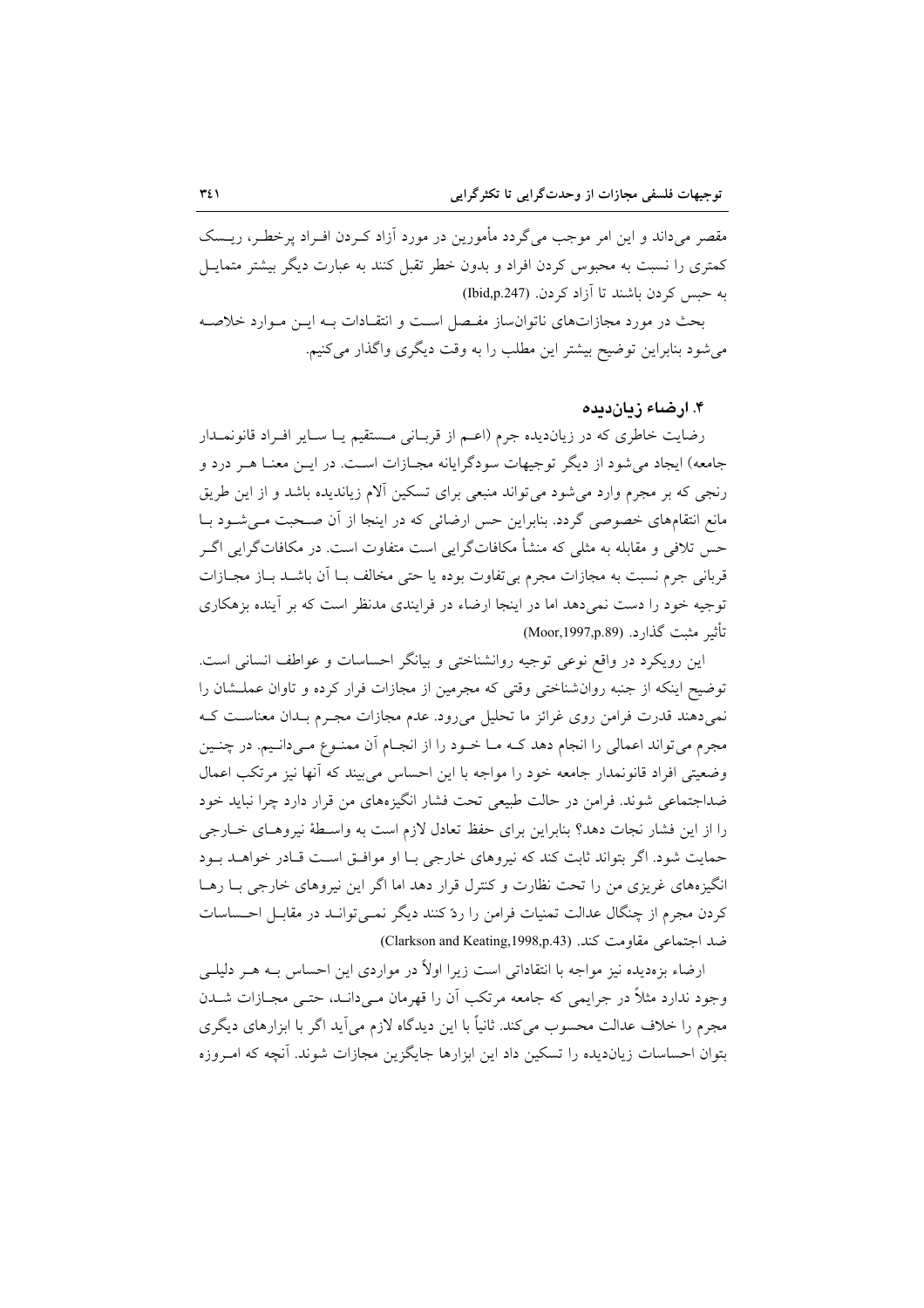تحت عنوان عدالت ترميمي (Restorative Justice) از آن ياد مي شــود در پر تــو چنــين تفكـري است یعنی عدالتی که توأم با واکنش های تنبیهی نباشد. حال آنکه دنیـای بــدون مجــازات یــک آرمان و غیرواقع گرایانه است.

## ب. ارزیابی نظریه سودانگاری

انتقادات عمومی به سودانگاری ناظر بر اخلاق سودانگاری و عمل به سودانگاری است.

## ۱. اخلاق سو دانگاری

سودانگاری متهم به آن است که اصول و مبانی اخلاقی را زیریا می گـذارد. سـودانگاری از انسان استفاده ابزاری می کند و شأن و کرامت انسانی را نادیده می گیرد. در حوزه حقوق کیفری اگر همه چیز تابع سود حاصل از مجازات (کاهش بزهکـاری) باشـد لازمـهاش کنـار گذاشـتن عنصر استحقاق است. نادیدهگرفتن مفهوم استحقاق متضمن آن است که در صورت لزوم افـراد بی گناه را مجازات کنیم یا افراد گناهکار را مجازات نکنیم زیرا وقتی مجازات اثـر مفیـد داشـته باشد دیگر مهم نیست متهم اصلاً مقصر بوده است یا نه. به عنوان مثال اگر بتـوان بــا مجــازات کردن یک فرد بی گناه از او سپر بلائی برای ترساندن دیگران سـاخت، طرفـداران سـودانگاری اصولاً نباید مخالف این امر باشند. حتی در این دیدگاه لازم است متهم بی گناه به جرمش اقــرار کند یعنی وانمود کند که مقصر است چون مفید بودن مجـازاتهـا نــه تنهـا هــدایتگر مقامـات رسمی بلکه هر کسی است که نتایج رفتار به عمل او بستگی دارد و متهم نیز یکی از این افـراد

### ۲. عمل به سودانگاری

سودانگاری باید قادر باشد اثر مفید مجازات را در تقلیل بزهکاری بـه طـور دقیـق روشـن نماید. مخالفین سودانگاری معتقدند مجازاتها قابلیت انـدازهگیـری دقیـق بـر اسـاس نتــایج مفیدشان را ندارند یعنی نمی توان فایدهٔ اضافی آنها را ارزیابی کرد. اگر چه برخـی نمونــههــای تجربی حکایت از آن دارد که سودانگاری کیفری در رویکردهای مختلف آن مفید بـوده اسـت. اما به طور دقیق نمی توان گفت کدام مجازات با چه میزان، امکان پیشگیری از کدام جــرم و بــه چه میزان را دارد. حتی در برخی زمینهها مخالفین مـدعی|نــد بــه خــاطر همـین عــدم قابلیـت ییش بینی دقیق، مجازاتها نه تنها موجب کاهش بزهکاری نشدهاند چه بسا عامل افزایش آمـار بزهکاری باشند. بی|عتمادی به مجازاتهای اصلاحی در چند دهـه اخیـر بـه ویـژه در ایـالات متحده آمریکا ناشی از همین بدبینی به آثار مفید مجازاتهاست.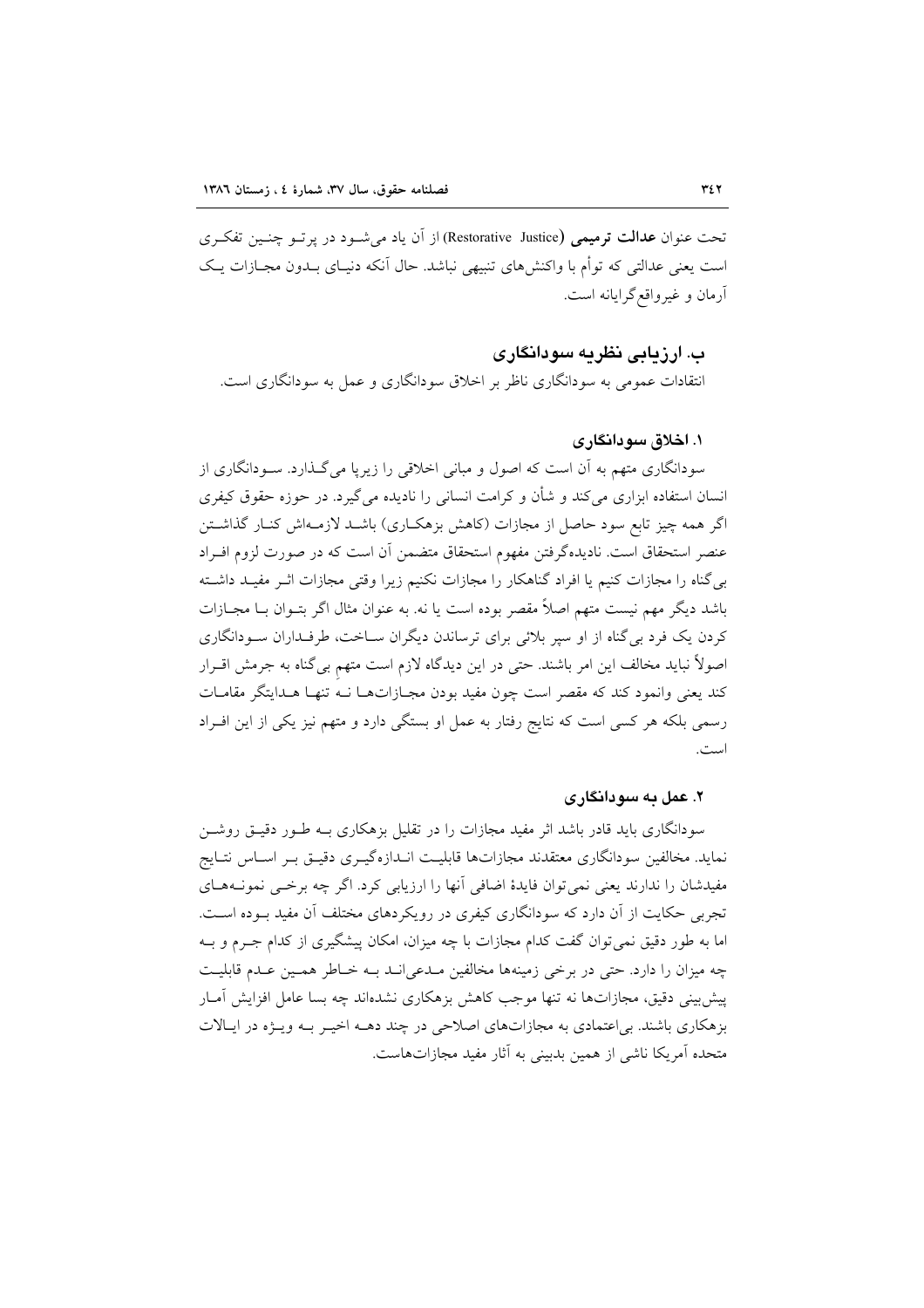بهرغم تمام انتقاداتی که به سودانگاری شده است به نظـر مـی٫رسـد حاصـل نیــروی تمــام رویکردهای آنآنقدر قوی هست که جائی برای آن در فلسفه مجازات قائل شویم. بـه عبــارت دیگر سودانگاری افراطی به جهت عدم توجه به عنصر استحقاق مطرود است و از طرفـی بـه خاطر عدم دقت آثار مفید مجازات ناگزیریم نوع تعدیل شدهٔ آن را بپذیریم نتیجهای که در باب سزادهی نیز حاصل شد. این یعنی استفاده از هر دو دیدگاه سزادهی و سـودانگاری و در عـین حال عدم پایبندی به الزامات مطلق هر یک از آنها. چنین دیدگاهی نوعی تکثرگرایی است ک موضوع بحث بعدی را تشکیل خواهد داد.

# ۳. تکثر گرامی در فلسفه مجازات

وجود تعارض بین سزادهی و سودانگاری امری بدیهی است چرا که اقتضائات هـر یـک از آنها با دیگری متفاوت است در این قسمت ابتدا به بیـان نقـاط تلاقـی و تعـارض سـزادهی و سودانگاری خواهیم پرداخت و سپس اهمّ تلاشهایی را که بـرای ایجـاد دیـدگاههـای متکثـر صورت گرفته از نظر خواهیم گذراند.

## الف. نقاط تعارض بين اهداف مجازاتها

تعارضات میان اهداف مجازات را به دو دسته می توان تقسیم کرد. گاهی این تعـارض بـین اهداف و رویکردهای مختلف سودانگاری است و گاهی ناظر به تقابل سودانگاری با سـزادهی است. رویکردهای فایدهگرایانه چون در هدف نهایی با یکدیگر مشترکند، تعـارض واقعـی بـا یکدیگر ندارند. یعنی اگر هدف از همه آنها کاهش جرم است هر کدام از ایـن رویکردهـا کـه بهتر این هدف را تأمین کند و فایده بیشتری را عاید سازد مقدم است. این تقدم به معنــای فــدا کردن سایر رویکردها نیست چون همگی رسالت واحدی دارند. البته چنانچه ثابت شود اثر هر یک از این رویکردها، مساوی با اثر دیگری است آنوقت نوبت به انتخاب مـی٬رسـد، بــه نظـر می رسد در اینجا عامل اخلاق، تعیین کننده است به عنوان مثـال اگـر اصـلاح مجـرم، فایــدهای معادل ارعاب داشته باشد، اصلاح انتخاب اخلاقی تری است چون اثر منفـی کمتـری روی فـرد باقی گذاشته و از طرفی ارزش بیشتری برای شأن انسانی قائل است.

تعارض حقیقی مربوط به هزینههای دنبـال کـردن سـزادهی در مقابـل سـودانگاری اسـت. رابينسون خلاصه نقاط تعارض اين دو ديدگاه را به ترتيب زير بيان مي كنـد: ( ,Robinson,1993  $(p.404)$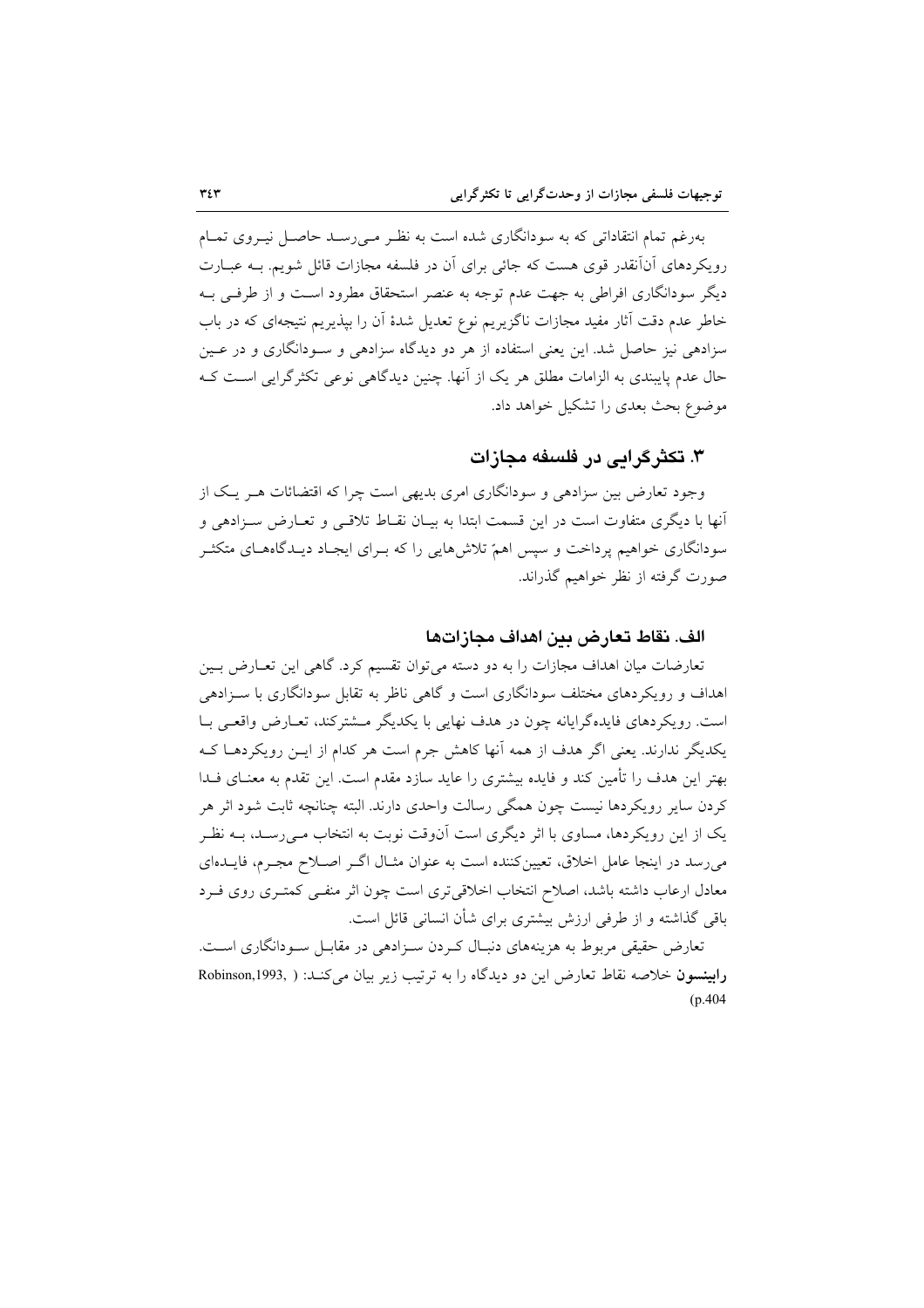| سزادهى                                    | سودانگاری                                   |
|-------------------------------------------|---------------------------------------------|
| استحقاق مستلزم مسئوليت بيشتر باشد         | اول. سودانگاری مستلزم مسئولیت کمتر باشد     |
| ب) در صورت پیروی از معیار استحقاق:        | الف) در صورت پیروی از سودانگاری:            |
| اعمال مجازات موجب صرف هزينـههـاي          | تبرئه مجرم و عـدم اجـراي عـدالت حاصـل       |
| میشود که پیـشگیری از جـرم أنهـا را توجیـه | مي شود.                                     |
| نمي كند.                                  |                                             |
| استحقاق مستلزم مسئوليت كمتر باشد          | دوم. سودانگاری مستلزم مسئولیت بیشتر باشد    |
| ب) در صورت پیروی از معیار استحقاق:        | الف) در صورت پیروی از سودانگاری:            |
| فرصت کاهش جرم را از دست می دهیم و         | مجــازات مجــرم غيرعادلانــه اســت و مجــرم |
| حتی ممکن است این روش منجر بـه افــزایش    | وسیلهای است برای نیل به هدف دیگر            |
| جرم گردد.                                 |                                             |

با قبول تعارض بین سزادهی و سودانگاری لامحاله باید به روشی روی آورد کـه بـا ایجـاد معیاری تقدم را به هر یک از این دو دیدگاه بدهد. به قول **مایک**ــل مــور تــنش ذاتــی میــان دو دیدگاه مزبور مانع از دستیابی همزمان به اهداف هر دو می گردد. دنبال کردن هر دو دیدگاه مثل اّن است که بخواهیم با یک سنگ دو پرنده را شکار کنیم بدیهی است وقتی سنگ پرتـاب شـد ضرورتاً پرنده دیگر را از دست خواهیم داد. (Moor,1999,p.57)

## ب. ملاکهای تقدمبخشی به اهداف مجازاتها

### ۱. دارا بودن بیشترین ضمانتاجرا

برخی پیشنهاد کردهاند ابتدا براساس هر یک از اهـداف، مجـازات مناسـب تعیـین گـردد و سپس بالاترین مجازات تحمیل شود. با این توجیه که بالاترین مجازاتها سایر اهـداف را نیـز تأمین میکند. بنابراین اگر بر فرض مثال سزادهی، هفت سال حبس، بازدارنــدگی پــنج ســال و ناتوان سازی مستلزم یکسال حبس باشد بر اساس این معیار، هفت سال حبس پیشنهاد می شـود حال اگر بازدارندگی هفت سال، ناتوانسازی پنج سال و استحقاق یکسال حبس را لازم داشته باشد، هفت سال حبس بازدارنده، مجازات مقتضى خواهد بود.

ایراد وارد بر این ملاک آن است که به اشتباه تصور می کند با تعیین مجــازات بیــشتر، ســایر اهداف نيز تأمين مى شوند حال آنكه تأمين ساير اهداف بعضاً مستلزم محـدود كـردن مجــازات است. در مثال اول هفت سال حبس استحقاقی بر اساس تحلیل بازدارنـدگی یــا نــاتوان ســازی هزینهای غیرضروری است و در مثال دوم هفت سال حبس بازدارنده نه تنها هدف ناتوانسازی را نقض مي كند بلكه شديداً برخلاف معيار سزادهي است. بنابراين چنين ديدگاهي كه به دنبـال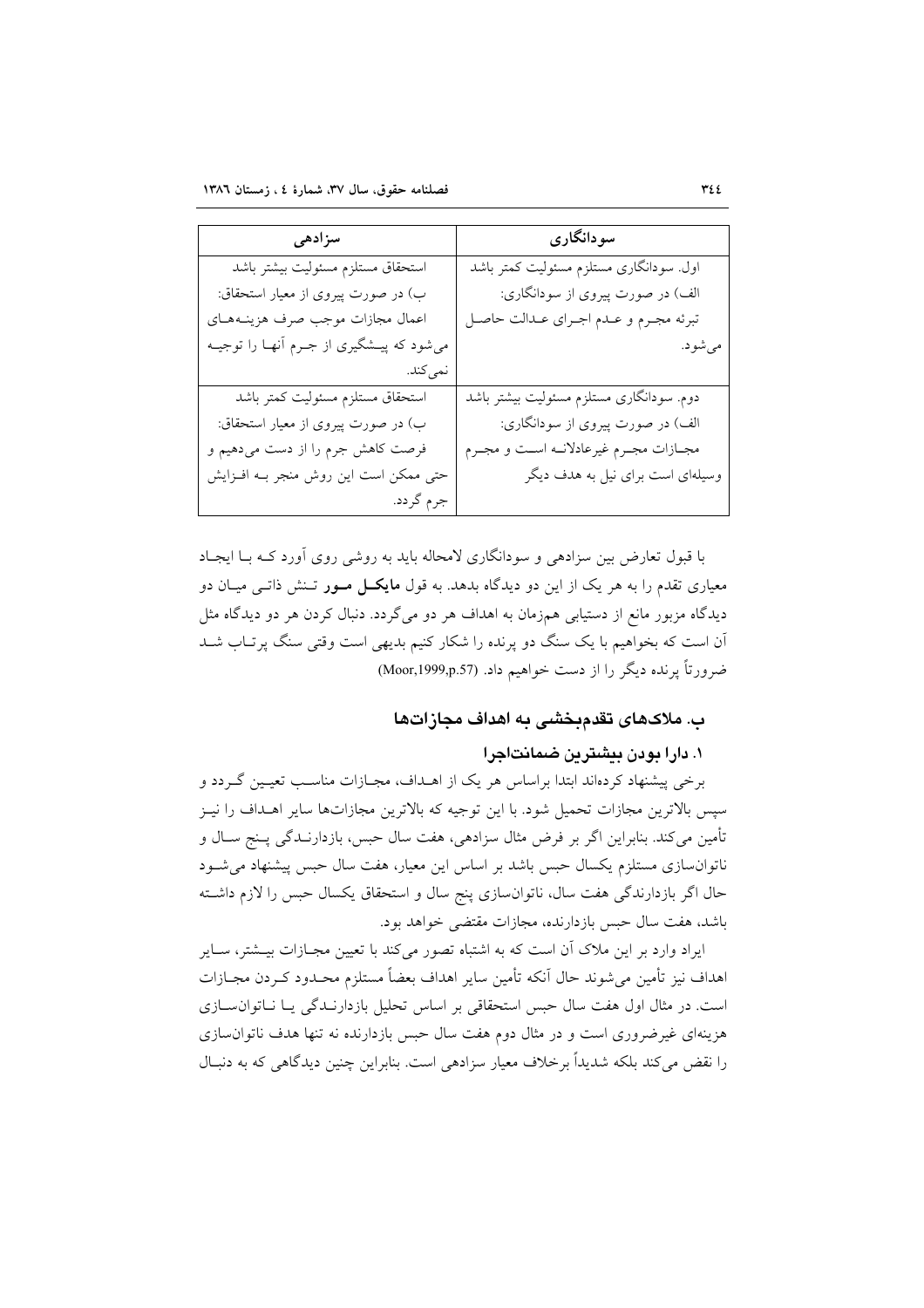هـدفي بــا بــالاترين دامنــهٔ مجــازات اســت اصــلاً يــک ديــدگاه متکثــر محــسوب نمــي شــود. (Robinson, 1993, p.405)

## ۲. توجه به یک هدف بر حسب نوع جرم

در اینجا معیار حکومت یک هدف بر اهداف دیگر بر حسب نــوع جــرم اســت. بــه اعتقــاد برخی برخی ابتدا باید جرایم را به جرایم طبیعی و قراردادی تقسیم کرد یعنی جرایمی کـه فـی نفسه متضمن خطا هستند و جرایمی که بنابر ممنوعیت قانون، خطا شمرده شدهاند. سپس برای ترکیب اهداف مجازاتها، استدلالات سزاگونه به جرایم طبیعی محدود شود و در سایر جـرایم که قراردادی هستند سودانگاری اعمال گردد.

این روش تقدمبخشی نیز واجد ایراداتی است زیرا اعمـال آن در درجـه اول مـستلزم تهیـه فهرستی از جرایم طبیعی و قراردادی است و البته مباحث مربوط به اینکه کدام جــرم طبیعــی و کدام جرم قراردادی است بی پایان است. به عبارت دیگر به جز برخی مـصادیق روشــن مـوارد زیادی وجود دارند که نمی توان صراحتاً در مورد دارا بـودن یــا نبـودن قـبح ذاتـی بـرای آنهـا اظهارنظر کرد. منطقهٔ خاکستری در این زمینه، منطقـهٔ گـستردهای اسـت. بــه عــلاوه طرفــداران سزادهی معتقدند افرادی که عالماً عامداً مرتکب جرایم با ماهیت قراردادی می شوند بــه همــان اندازه مسئولیت دارند که مرتکبین جرایم طبیعی. خصوصاً وقتی ممنوعیتهای قراردادی، برای حفاظت از دیگران در مقابل آسیبها و صدمات شدید باشد (Walker,1991,p.133)

# ۳. توجه به چند هدف بر حسب نوع جرم

به نظر میرسد نظام کیفری اسلام از چنین دیدگاهی برخوردار است. یعنی ابتـدا جــرایم را بر حسب نوع أنها به جرايم مستوجب حدود، قـصاص و تعزيــرات تقــسيم كــرده و ســيس در قلمرو هر یک سلسله مراتبی از اهداف را مقرر نموده است. بــدین ترتیــب کــه در حــدود بــین مرحله بیش از اثبات جرم و مرحله پس از اثبات آن قائل به تفصیل شده است. اگر چــه هــدف بازدارندگی پس از اثبات حد، هدف غالب است و قراین متعـددی مثـل نـوع مجـازات (بـدنی بودن اغلب أنها) ميزان مجازات (ثابت بودن مجازات) و قطعيت مجــازات (عــدم امكــان عفــو، تخفیف یا حتی تأخیر در مجازات) دلالت بر این امر دارند، اما مشروط بر آن است کـه هـدف اصلاحی، قبل از اثبات جرم کارگر نیفتد. در اینجا نیز قراین زیادی وجود دارد که تقدم هـدف اصلاحی را در این مرحله می رساند از جمله ترجیح خطاپوشی (به ویژه در حدود دارای جنبهٔ شخصی) به واسطه محدود کردن ادله اثبات جرم و نیز سختگیری در اثبـات جـرم همچنـین پذیرش توبه و حتی توصیهٔ به آن. (حسینی، ۱۳۸۳، ص۱٦۰) بالاخره اینکه تکرار حد در مرتبه سوم و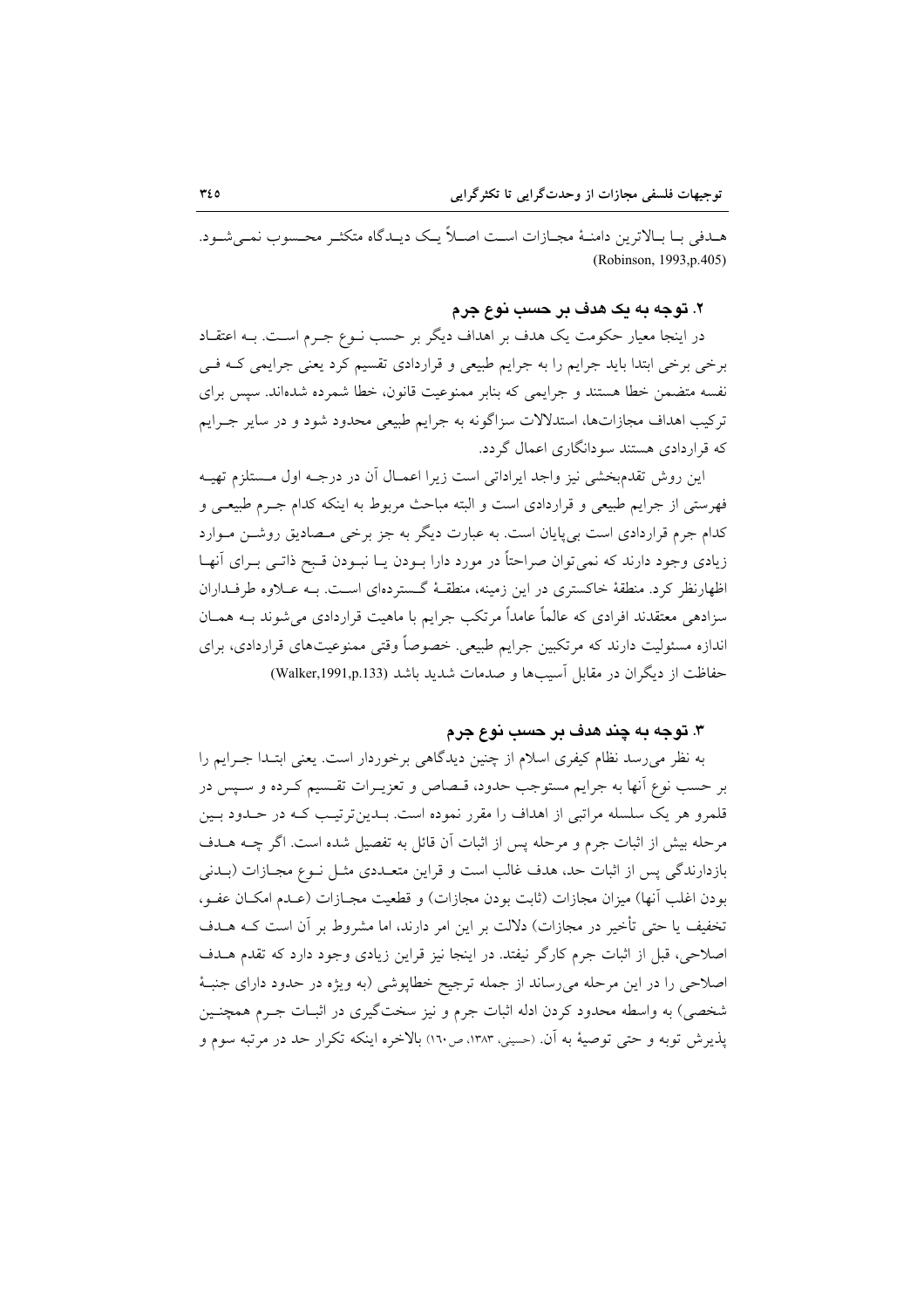بعضاً چهارم عاملي براي احراز خطرناكي مجرم بوده و مجازات ناتوانساز اعـدام را بــه همـراه دار د.

در جرایم مستوجب قصاص هر چند به جهت لحاظ مماثلت در مجــازات جنبــه ســزادهی مورد توجه زیادی است اما اجازه عفو به مجنیعلیه، توجه به فایده ارضائی را گوشزد می کنـد. به علاوه اگر دقت شود که در اغلب موارد اقدامات مجرم در تحصیل عفو از سوی مجنی علیـه مؤثر است واگذاری عفو به قربانی، سیاستی است که می توان در قالب آن هدف اصلاحی مجرم را نیز دنبال کرد.

در جرايم مستوجب تعزير كه اكثريت جرايم را تشكيل مي دهند، نيـاز جامعــه تعيـين كننــده چگونگی تقدم بخشی به اهداف مجازات خواهد بود تنها محدویت أن از لحاظ سقف مجازات است كه بايد دون از حد باشد. بنـابراين اعمـال اهـداف مختلـف مجـازات در ايــن محـدوده امکان پذیر است. به تعبیر دیگر شارع تقدم و تأخر اهداف مجازات را در محدودهٔ تعزیرات بـر عهده خود جامعه گذاشته پس اینکه یکسره بگوئیم در تعزیرات، هدف اصلاحی مقدم است به نظر صحیح نمی باشد. به نظر می رسد در اینجا الگوی پذیرفته شده در حقوق عرفی، مغایرتی با مفاهیم شرعی نداشته و می توان از آن استفاده کرد منتهی باید دید کدام الگوی متکثر مناسب تـر است.

### ۴. تعیین سطح تصمیمگیری برای مجازات

عدهای از فلاسفه تلاش کردهاند با تفکیک مقام تقنین از قضا دیدگاهی ارائـه دهنـد کـه بـا توجه به مقام تصمیمگیرنده، تقدم با هدفی خاص باشد. **جان رالز** معتقد است باید بین توجیـه يک قاعده و توجيه موارد خاصي که تحت اَن قاعده قرار مي گيرد قائل به تفصيل شد. به اعتقاد وی چون ایجاد قاعده با قانونگذار است وی بایـد سـوداگرا باشـد ولـی قاضـی کـه کـارش تشخيص مصاديق أن قاعده است مي بايست سزادهي را تعقيب كند. قانون گـذار و قاضـي هـر یک در موقعیت متفاوتی قرار داشته و از زوایای مختلف به قضیه می نگرنـد. تـصمیمگیــری در خصوص اینکه چه روش اجتماعی برای کنترل و نظارت بـه کـار رود بـه واسـطه اسـتدلالات سودگرایانه صورت می گیرد اما اگر تصمیم بر استفاده از مجازات گرفته شد کارکرد این تصمیم در مصاديق آن با ديد مكافاتي است. (Rawls,1995,p.337)

معيار فوق نيز مورد انتقاد قرار گرفته است زيرا چگونه مي توان يذيرفت اصـل فايـده، مبنــا باشد اما در عمل، مجازات بی گناهان را در مواردی که ثابت شده در کاهش جـرم مفیـد اسـت کنار گذاشت؟ اگر مبنا را فایده بدانیم چگونه میتوانیم بـه اصـل تناسـب جـرم و مجــازات در مواردی که فایده، مقتضی مجازاتی نامتناسب است وفادار باشیم؟ واقعیت أن اسـت کـه چنـین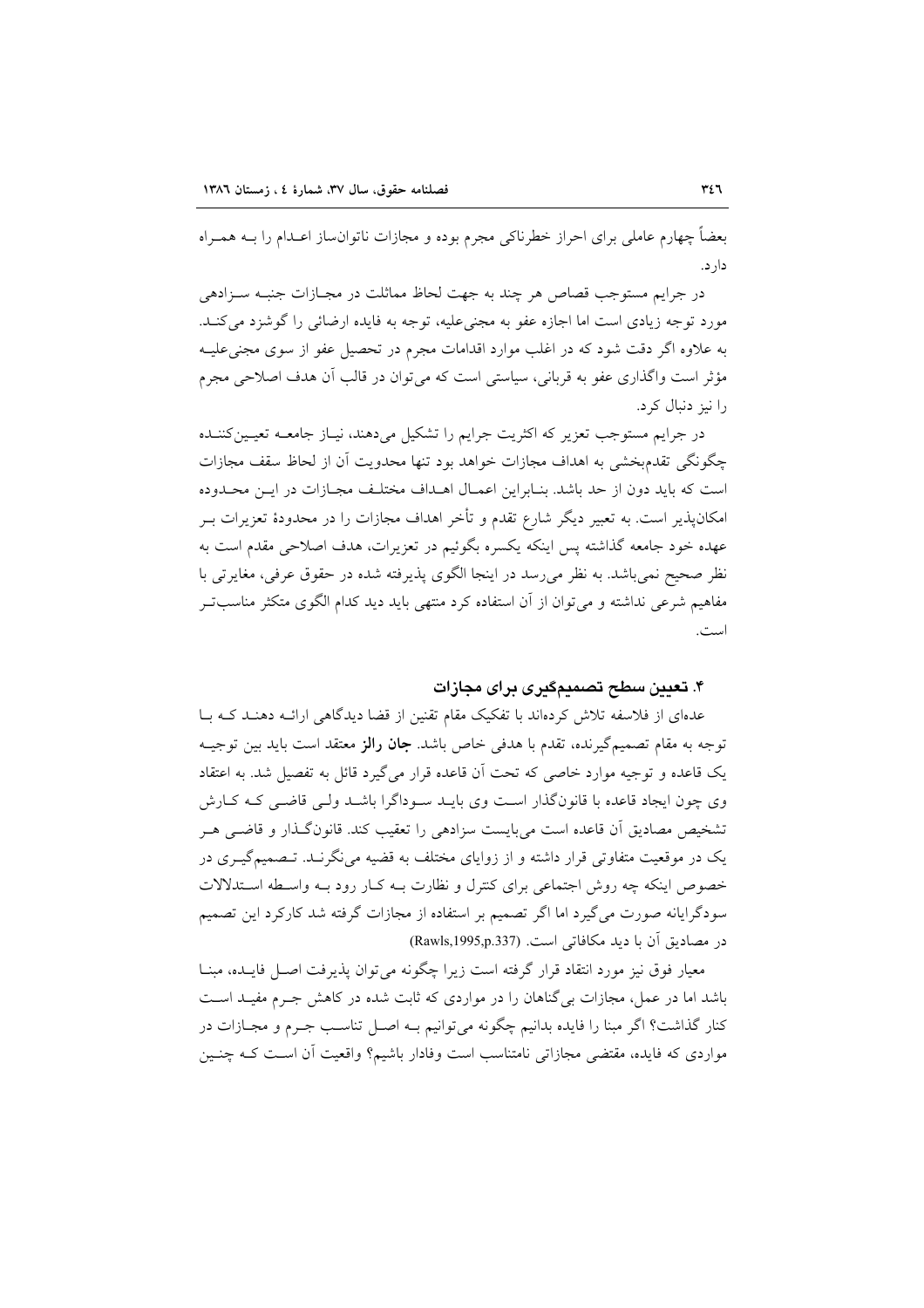ملاکی نمی تواند اهداف مختلف را با تمام آثارشان جمع کنـد زیـرا اگـر بــه دنبـال اسـتلزامات فایدهگرایی باشیم باید استحقاق را کنار گذاریم و مبادرت بـه مجـازات بـیگناهــان نمــاییم و اگــر بخواهیم استلزامات سزادهی را رعایت کنیم بایـد هـدف کـاهش جـرم را کـه ممکـن اسـت بـا مجازاتهايي نامتناسب حاصل شود ناديده بگيريم. (Goldman,1995,p.343)

## ۵. قابل تحمل بودن نتابج حاصل از اهداف مجازات

طبق این ملاک، هدفی مقدم است که نتایج آن قابل تحمل بوده و به تعبیــر دیگــر غیرقابــل تحمل نباشد. توضیح اینکه در تعارض سود و سزا، سزادهی مقـدم اسـت مگـر اینکـه موجـب افزایش قابل توجه و غیرقابل تحمل میزان جرایم گردد، افزایشی که با اعمال سودانگاری قابـل اجتناب است. همینطور سودانگاری، هدف مقدم است به شرطی که منجر به تحمیل مجـازات غیرعادلانهای که قابل تحمل نیست نگردد. به عنوان مثال در مورد کیفیات مخففه که بر اسـاس هدف سزادهي شكل گرفتهاند اگر اين احتمال وجود داشته باشد كه چنـين تخفيفـاتي موجـب افزایش غیرقابل تحمل سطح جرایم گردد هدف سودانگاری دنبال میشود. بـدیهی اسـت همـین معیار در اینجا نیز دنبال می شود یعنی به شـرطی سـودانگاری در عـدم تخفیـف مجـازات اعمـال می گردد که منجر به بی عدالتی غیرقابل تحمل نگردد. (Robinson,1993,p.409)

این ملاک نیز با اشکالاتی رو به روست زیـرا اعمـال آن محتـاج تعریـف و تعیـین میـزان غیرقابل تحمل افزایش جرایم یا بیعدالتی است. البته می توان از حقوق کیفری موجود برخی نمونهها را اخذ کرد اما این ملاک وقتی معنا پیدا میکند که در مقام بیـان یـک **سیاسـت کلــی** تعیین مجازات باشد والا در عمل کاربردی نخواهد داشت. به عنوان مثال هیچ تصمیم مـوردی نمي تواند احتمال كلي افزايش غيرقابل تحمل در ميزان جرايم را موجب گردد ( .Walker,1991 p.127). در عمل یک قاضی تا چه حد می تواند بر اساس تصمیمگیری در خصوص یک پروندهٔ پیش رویش ادعا کند که تصمیم او موجب افزایش غیرقابل تحمل جرایم مـیگـردد یـا خیـر؟ بنابراین چنین معیاری بیشتر از آنکه جنبه کاربردی داشته باشد دارای ماهیت صرفاً نظری است.

# ۰۶ تمایز میزان مجازات از روش اجرای آن

در این جا استدلال می شود که موضوع کمیت مجـازات را بایــد از چگـونگی اجـرای آن تفکیک کرد. از آنجا که می توان به دو مجرم میزان مشابهی مجازات داد اما روش اجـرای آن را متفاوت اعمال کرد، این امکان وجوددارد که سزادهی و سودگرائی را با هم جمع نمود. کنتـرل جرم به واسطهٔ روش۵های مختلف اعم از تعیین مقدار و طرز اجرای مجازات صورت مـی گیــرد اما اجابت هدف استحقاقی انحصاراً به موضوع میزان مجازات بستگی دارد. بـه بیـان دیگـر تـا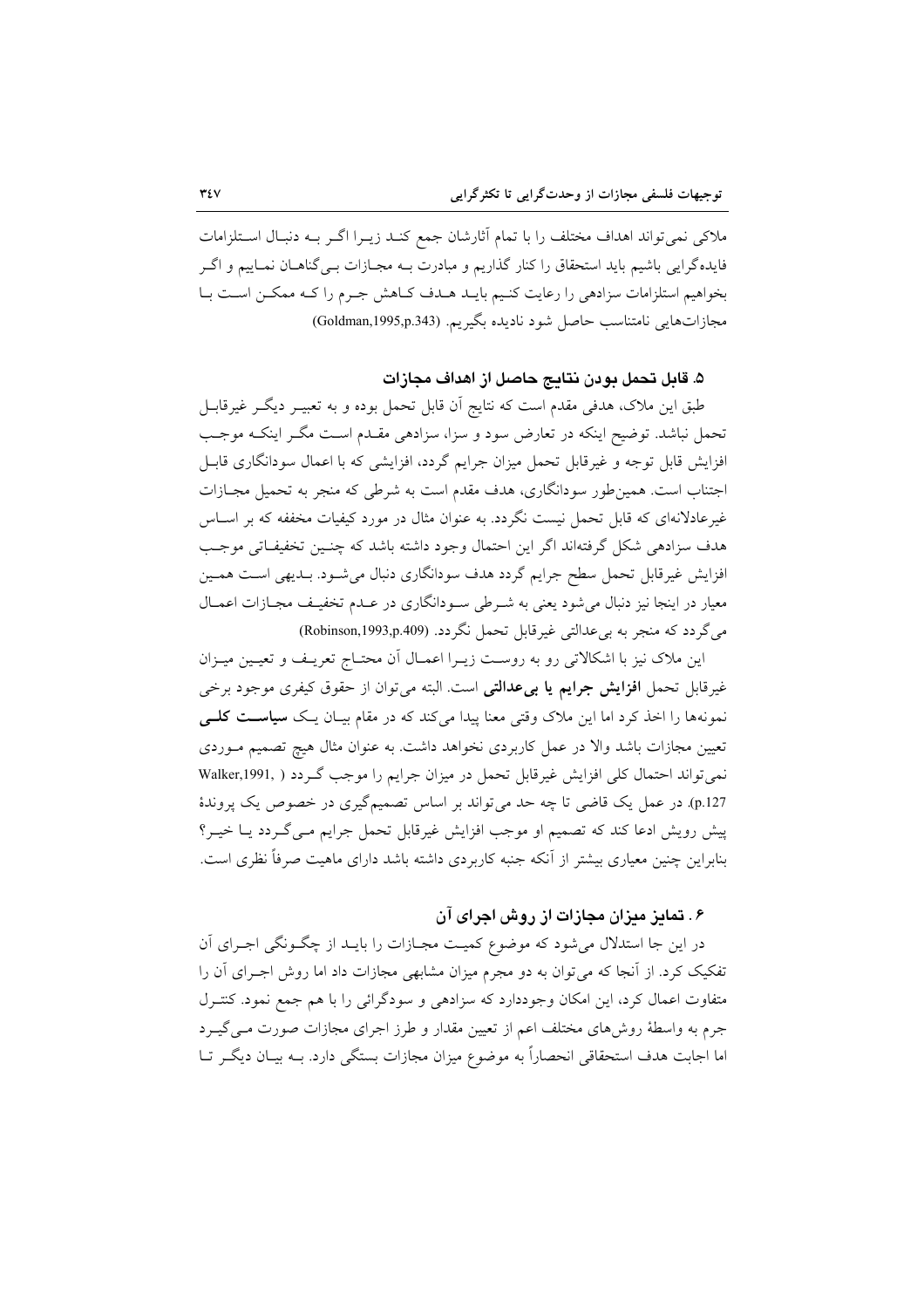جایی که درجهبندی میزان مجازاتها بر اساس استحقاق صحیح باشد روش اجرایی آنهـا مهـم نیست. مثلاً اگر مجازات یک ماه حسن، معادل پنجاه ماه حسن آخر هفته باشد هر کدام از ایــن مجازاتها که برای جرم واحدی تعیین شود هدف استحقاقی را تأمین می کند در عین اینکه هر کدام از این مجازاتها می تواند برای مجرم خاصبی بـه کـار رود. پـس بـا تخمینـی در مـورد معادلهای مجازاتها میتوان امکان تشخیص مستقل میـزان مجـازات از روش اجـرای آن را فراهم ساخت. (Robinson,1993,p.406)

از میان معیارهای مختلفی که گفته شد ظاهراً نظریه فوق توانسته لااقل در زمینــه مجــازات، سزادهی و سودگرائی را با هم جمع کند بدون اینکه یکی را فدای دیگری نماید. با وجود ایــز مشکلاتی بر سر راه این نظریه وجود دارد. تعیین معادلها کار بس پیچیده و دشواری است. به ویژه اینکه برای برخی مجازاتها این امر غیرممکن است مثلاً اگر مجـازات اسـتحقاقی بـرای جرمی اعدام باشد کدام مجازات است کـه بــا اَن برابـری کنــد؟ در مــواردی هــم کــه امکــان معادل $سازی وجود دارد طیف وسیع جــرایم و مجــرمین، موجــب گــسترش بــیحــد و حــصر$ مجازاتها از لحاظ تنوع می گردد به گونهای که شاید لازم باشد هزاران نوع مجازات بــا روش اجراهای مختلف تعریف شود کاری که عملاً غیرممکن است.

از اینها گذشته در این نظریه موضوع عدم مجازات افرادی بی گناه مفـروض انگاشـته شـده است حال آنکه یکی از چالشهای اساسی در تقابـل سـزادهی و سـودانگاری همـین موضـوع است.

## ٧. عدول نكرين از حداكثر استحقاق

مطمئن ترین و در عین حال محافظهکارانهترین دیدگاه متکثر این است که سـزادهی نـه بـه عنوان یک وظیفه بلکه به عنوان معیاری که افراد مسئول و نیز محدودهٔ بالایی مجازات را تعیین می کند مورد استفاده قرار گیرد. بدین ترتیب تعیین حداکثر مجازات، مشروط به فایده داشتن آن در کاهش جرم است والا اگر اهداف سودگرا، مستلزم مجازات کمتری باشد باید بر این اساس، میزان مجازات را کاهش داد. در این دیدگاه اقتضائات هر یک از سـزادهی و سـودانگاری بـه تمامه برآورده نمي شود زيرا از يک طرف اصل اسـتحقاق در محـدودهٔ پــائيني مجــازات لحــاظ نمي شود يعني به واسطه ادله فايده گرايانه محدود مي شـود و از طـرف ديگـر اصـل فايـده، در محدودهٔ بالایی مجازات محاسبه نمی گردد یعنی به واسطه ادله استحقاقی تحدید می گردد.

عدم اقناع کامل استحقاق بدین خاطر است که پیدا کردن دلائلی مبنی بر ضرورت مجبازات كمتر از حد استحقاق، آسانتر از ارائه دلایلی برای اعمال مجازاتی بیشتر از حد استحقاق است (Galligan,1981,p.168). از طرفی چون روش های فاییده گرایانیه هنیوز اطمینیان بخش نیستند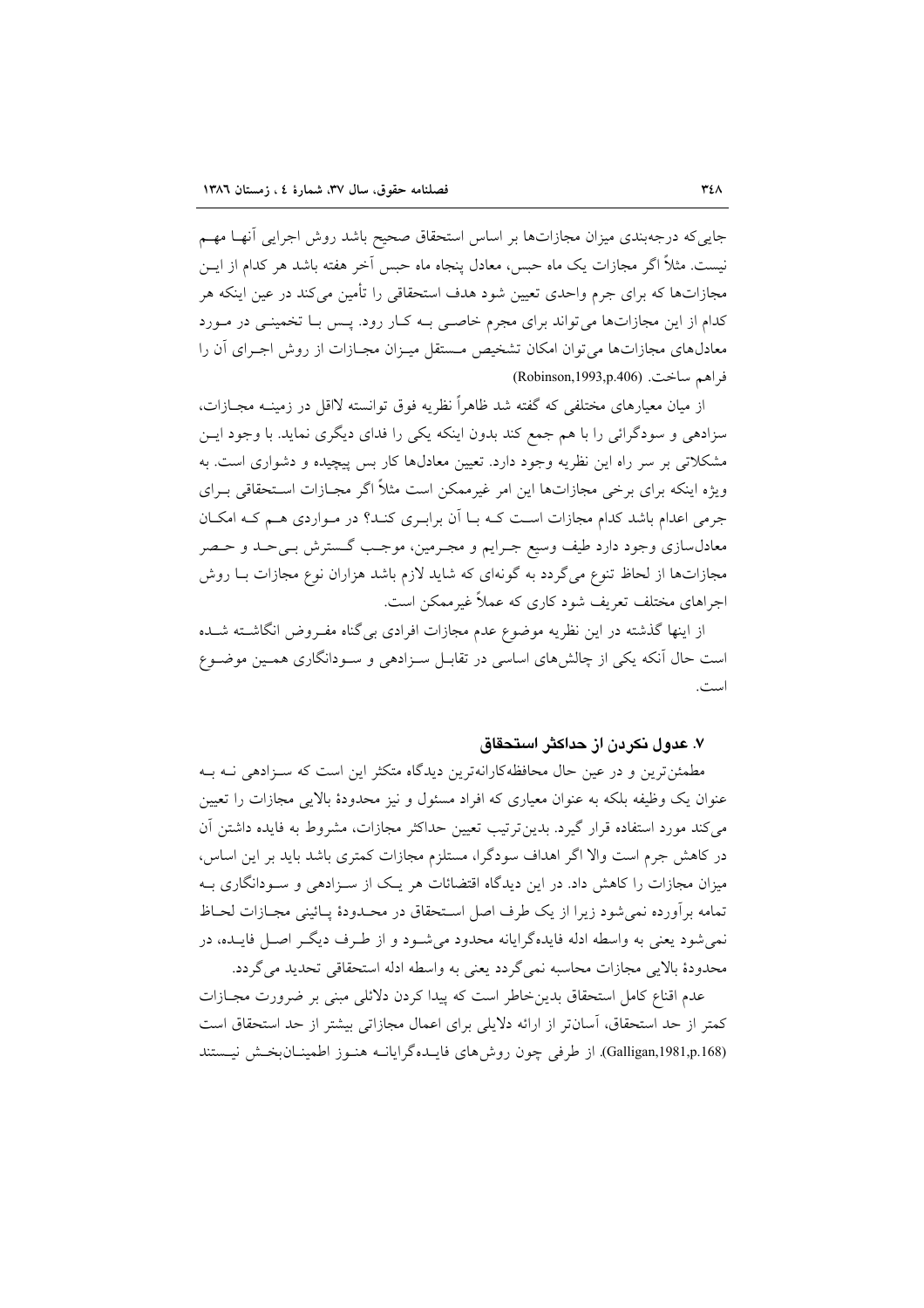احتیاط حکم می کند از غایت استحقاقی مجازات به خاطر سودانگاری عدول نشود تا اگر اتفاقاً اثر پیش بینی شده محقق نشد لااقل بی عدالتی صورت نگرفته باشد. بدین تر تیب می تبوان گفت در روش مذکور ادله استحقاقی و سودگرا به نوعی با یکدیگر کنار آمدهاند یعنی هر یک بـرای ایفای نقش نسبی خود محدودیتهای حاصل از ایدهٔ مقابل را پذیرفته و خود را تعـدیل کـرده است. شاید با افزایش بصیرت بتوان در آینده بیش از پیش تعارضات را حل کرد تعارضاتی کـه به دلیل کم بودن اطلاعات، ما را در تحقق بخشیدن به وضـعیت آرمـانی ســازگاری اصــول بــا دردسر مواجه کرده است. (فرانکنا، ۱۳۸۳، ص۱۲۲) به نظر می رســد تــا اَن زمــان گزینــه مناســــــاتــر احتياط است.

#### نتىحە

جزماندیشی در چگونگی توجیه مجازات حسب مورد ما را از واقعیات اجتماعی یا اخلاقی دور می کند؛ اینکه صرفاً بر اساس دادن سزای عمل مجرم، مجازات کنیم، حقــوق کیفـری را از رسالت خود که برآورده ساختن نیازهای اجتماعی است تهی می سازد. در نقطـه مقابـل اتکـای صرف بر تحصیل سود از مجازات، منجر بـه اسـتفاده ابـزاری از آن و نادیـده گـرفتن محتـوای اخلاقی حقوق کیفری میگردد. اگر مجازات یک پدیدهٔ اجتماعی است باید مانند سـایر پدیـدههـای اجتماعي قابل انعطاف باشد. يذيرش انعطاف در مبـاني مجـازات بــه منزلــهٔ عــدول از افكــار و اندیشههای جزمی و در مقابل توسل به یک دیدگاه سازشی بین سزادهی و سودانگاری است. آنچه تحت عنوان **تعیین محدودههای کلی مجازات** به واسطه سـزادهی و **تعیین مجــازات در** آ**ن محدودههای کلی** به واسطه سودانگاری گفته شد، در راستای نیل به چنین دیدگاه منعطفی است.

## منابع و مأخذ:

#### الف. فارسى

- ۱. پايكين، ريچارد، استرول، آوروم، (١٣٧٥)، **كليات فلسفه**، ترجمه و اضافات سيدجلالالدين مجتبوي، چاپ يازدهم، تهـران، انتشارات حكمت.
- ۲. حسینی، سیدمحمد، (۱۳۸۳)، **سیاست جنایی در اسلام و در جمهوری اسلامی ایران**، چاپ اول، تهران، انتشارات، دانشگاه تهران و سمت.
	- ۳. فرانکنا، ویلیام کی، (۱۳۸۳)، فلسفه اخلاق، ترجمه هادی صادقی، چاپ دوم, قم، انتشارات مؤسسه فرهنگی طه.
- ٤. کلارکسون، سی.ام.وی، (١٣٧٤)، **تحلیل مبانی حقوق جــزا**، ترجمــه حــسین میرمحمدصـادقی، چــاپ دوم، تهـران، مرکــز انتشارات جهاد دانشگاهی شهید بهشتی.
- ٥. هگل، گئورگ ویلهلم فردریش، (١٣٧٨)، عناصر فلسفه حق، ترجمه مهبد ایرانی طلب، چاپ اول، تهران، انتشارات پروین.